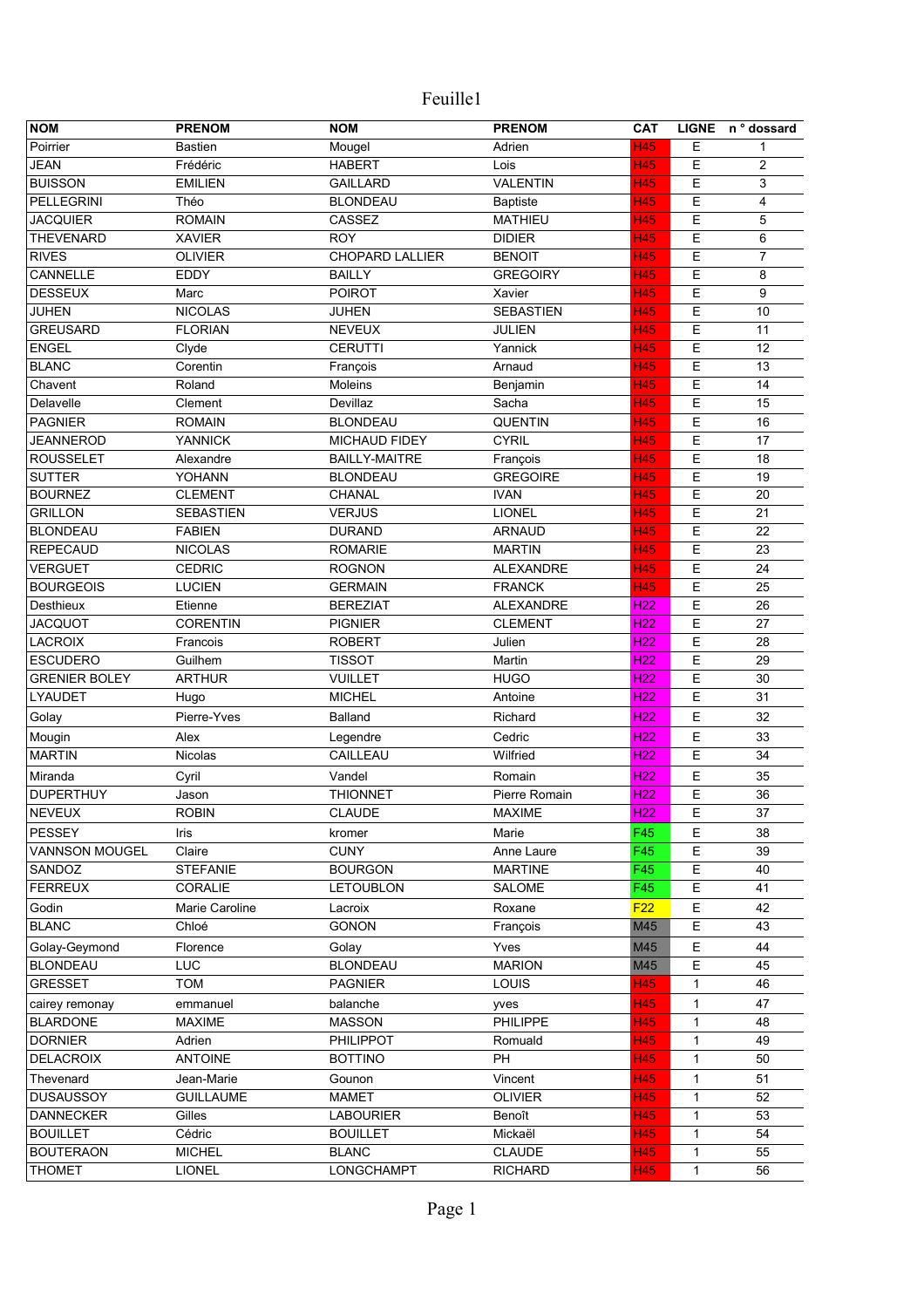| <b>BARTHOD</b>          | <b>DAVID</b>                  | <b>BARTHOD</b>                 | <b>STEPHANE</b>               | <b>H45</b>        | $\mathbf{1}$                 | 57         |
|-------------------------|-------------------------------|--------------------------------|-------------------------------|-------------------|------------------------------|------------|
| <b>BERTHOD</b>          | Jean-Marc                     | <b>BETTENS</b>                 | Nicolas                       | <b>H45</b>        | $\mathbf{1}$                 | 58         |
| <b>BIANCHI</b>          | <b>MICHEL</b>                 | <b>VERY</b>                    | <b>VINCENT</b>                | <b>H45</b>        | $\mathbf{1}$                 | 59         |
| <b>BOURDIN</b>          | Jérôme                        | <b>TIRANZONI</b>               | Vincent                       | <b>H45</b>        | $\mathbf{1}$                 | 60         |
| bourgeois               | samuel                        | jacquin                        | lionel                        | <b>H45</b>        | 1                            | 61         |
| <b>Bouveret</b>         | Jarno                         | Blondeau                       | Aurélien                      | <b>H45</b>        | $\mathbf{1}$                 | 62         |
| <b>BOUVERET</b>         | JULIEN                        | <b>DEVILLERS</b>               | <b>BERTRAND</b>               | H45               | $\mathbf{1}$                 | 63         |
| <b>BURNET</b>           | <b>CEDRIC</b>                 | <b>CHYPRE</b>                  | <b>VINCENT</b>                | <b>H45</b>        | $\mathbf{1}$                 | 64         |
| Chapatte                | Jonathan                      | Charmoille                     | Samuel                        | <b>H45</b>        | $\mathbf{1}$                 | 65         |
| <b>CHARBERET</b>        | Etienne                       | PAILLOUX                       | Olivier                       | H45               | 1                            | 66         |
| <b>CHATEL</b>           | Cyrille                       | nappey                         | jean charles                  | H45               | $\mathbf{1}$                 | 67         |
| COSTE                   | Yves                          | <b>GAUTHIER</b>                | Ludovic                       | <b>H45</b>        | $\mathbf{1}$                 | 68         |
| <b>DELOBELLE</b>        | Vincent                       | SAUVAGET                       | Arnaud                        | H45               | $\mathbf{1}$                 | 69         |
| Dubois                  | Laurent                       | Delval                         | Franck                        | <b>H45</b>        | $\mathbf{1}$                 | 70         |
| Fucina                  | Eric                          | Duraffourg                     | Michel                        | <b>H45</b>        | 1                            | 71         |
| Girard                  | Elia                          | Vacelet                        | Aloïs                         | <b>H45</b>        | $\mathbf{1}$                 | 72         |
| <b>GRILLET</b>          | <b>MATTHIEU</b>               | <b>SURIANO</b>                 | <b>CHRISTOPHE</b>             | <b>H45</b>        | $\mathbf{1}$                 | 73         |
| Hanrot                  | <b>Matthias</b>               | Normand                        | Samuel                        | <b>H45</b>        | $\mathbf{1}$                 | 74         |
| <b>MASSON SCHAEFFER</b> | Gwen                          | <b>FREUDENREICH</b>            | <b>Bruno</b>                  | H45               | 1                            | 75         |
| Matthey                 | Michel                        | Müller                         | Jacques                       | H45               | $\mathbf{1}$                 | 76         |
| <b>MIMRAM</b>           | Franck                        | <b>CHOUFFOT</b>                | Bertrand                      | <b>H45</b>        | $\mathbf{1}$                 | 77         |
| <b>MONNIER-BENOIT</b>   | philippe                      | <b>MONNIER-BENOIT</b>          | Sylvain                       | <b>H45</b>        | $\mathbf{1}$                 | 78         |
| Morlet                  | Vincent                       | Duhigg                         | <b>Brett</b>                  | <b>H45</b>        | 1                            | 79         |
| <b>MUNSCH</b>           | Hervé                         | <b>PENNERET</b>                | Thibault                      | <b>H45</b>        | $\mathbf{1}$                 | 80         |
| <b>MUSSILLON</b>        | Gilles                        | <b>PASTEUR</b>                 | Frédéric                      | <b>H45</b>        | $\mathbf{1}$                 | 81         |
| Paget-Goy               | Charly                        | chouard                        | nicolas                       | <b>H45</b>        | $\mathbf{1}$                 | 82         |
| <b>PELLEGRINI</b>       | Stéphane                      | <b>LETOUBLON</b>               | Claude                        | <b>H45</b>        | $\mathbf{1}$                 | 83         |
| <b>PETIT</b>            | Jean-Charles                  | <b>ESCANDE</b>                 | Julien                        | <b>H45</b>        | $\mathbf{1}$                 | 84         |
| PHILIPPE                | Vincent                       | <b>BILLOT</b>                  | Benjamin                      | <b>H45</b>        | $\mathbf{1}$                 | 85         |
| Rey                     | Mickael                       | Rossetti                       | Camille                       | <b>H45</b>        | $\mathbf{1}$                 | 86         |
| <b>RICHARD</b>          | <b>JEAN</b>                   | <b>HUBY</b>                    | <b>YANN</b>                   | <b>H45</b>        | $\mathbf{1}$                 | 87         |
| <b>SCHWOB</b>           | Alphonse                      | <b>RACLE</b>                   | Denis                         | H45               | $\mathbf{1}$                 | 88         |
| VALLAT                  | Maël                          | <b>SIGRIST</b>                 | Xavier                        | H45               | $\mathbf{1}$                 | 89         |
| <b>KRALIC</b>           | <b>LAURENT</b>                | <b>BELLABOUVIER</b>            | <b>DAMIEN</b>                 | <b>H45</b>        | $\mathbf{1}$                 | 90         |
| <b>VALFORT</b>          | <b>VINCENT</b>                | <b>BERNARD</b>                 | <b>BENOIT</b>                 | <b>H45</b>        | $\mathbf{1}$                 | 91         |
| LAMY                    | <b>HERVE</b>                  | <b>MICHEL</b>                  | <b>THOMAS</b>                 | <b>H45</b>        | $\mathbf{1}$                 | 92         |
| <b>MIGNOTTE</b>         | <b>FREDERIC</b>               | LECHAT                         | <b>GERALD</b>                 | H45               | 1                            | 93         |
| ABRAHAM                 | <b>PATRICK</b>                | <b>FAIVRE</b>                  | <b>HERVE</b>                  | <b>H45</b>        | $\mathbf{1}$                 | 94         |
| <b>GAVAND</b>           | <b>ROMAIN</b>                 | <b>PERNOD</b>                  | <b>VINCENT</b>                | <b>H45</b>        | 1                            | 95         |
| <b>TONNER</b>           | <b>JEAN PIERRE</b>            | <b>LAMY CHAPPUIS</b>           | ALAIN                         | <b>H45</b>        | 1                            | 96         |
| <b>ROBBE</b>            | <b>LIONEL</b>                 | <b>CAPELLI</b>                 | <b>YANN</b>                   | <b>H45</b>        | $\mathbf{1}$                 | 97         |
| <b>CUYNET</b>           | MAX                           | <b>CUYNET</b>                  | <b>MATTHIEU</b>               | <b>H45</b>        | 1                            | 98         |
| <b>GOUX</b>             | <b>PHILIPPE</b>               | <b>GILLET</b>                  | <b>CHRISTOPHE</b>             | <b>H45</b>        | 1                            | 99         |
| <b>DUBOL</b>            | <b>CEDRIC</b>                 | SALVI                          | <b>ALEXANDRE</b>              | H45               | 1                            | 100        |
| <b>BRUNET</b>           | <b>YVAN</b>                   | <b>ROTA</b>                    | <b>FRANCK</b>                 | <b>H45</b>        | 1                            | 101        |
| <b>GODEFROY</b>         | <b>EDOUARD</b>                | <b>HENRY</b>                   | LEO                           | <b>H45</b>        | 1                            | 102        |
| <b>DURLET</b>           | <b>PIERRE</b>                 | LANGLOIS                       | <b>DOMINIQUE</b>              | <b>H45</b>        | 1                            | 103        |
| <b>COURTOIS</b>         | <b>PASCAL</b>                 | PANSARD                        | <b>FREDERIC</b>               | <b>H45</b>        | 1                            | 104        |
| DAVID RAISON            | <b>THIERRY</b>                | <b>MOYSE</b>                   | <b>PASCAL</b>                 | <b>H45</b>        | $\mathbf{1}$                 | 105        |
| <b>RENAUD</b>           | <b>LOIC</b>                   | <b>RENAUD</b>                  | <b>ANTOINE</b>                | <b>H45</b>        | 1                            | 106        |
| <b>BERREZ</b>           | <b>JEAN PIERRE</b>            | <b>BERGER</b>                  | <b>PHILIPPE</b>               | <b>H45</b>        | $\mathbf{1}$                 | 107        |
| <b>LOCATELLI</b>        | <b>BENOIT</b>                 | <b>LECHINE</b>                 | <b>CHRISTOPHE</b>             | <b>H45</b>        | $\mathbf{1}$                 | 108        |
| <b>FAIVRE</b>           | <b>ETIENNE</b>                | <b>BESCHET</b>                 | <b>VIVIEN</b>                 | H45               | $\mathbf{1}$                 | 109        |
| <b>DROZ VINCENT</b>     | <b>OLIVIER</b>                | <b>COURVOISIER</b>             | <b>FABRICE</b>                | <b>H45</b>        | $\mathbf{1}$                 | 110        |
| MAIRE<br><b>GUYOT</b>   | <b>DAVID</b><br><b>JULIEN</b> | <b>GAINE</b><br><b>AMIOTTE</b> | <b>FRANCIS</b><br><b>JOEL</b> | H45<br><b>H45</b> | $\mathbf{1}$<br>$\mathbf{1}$ | 111<br>112 |
|                         |                               |                                |                               |                   |                              |            |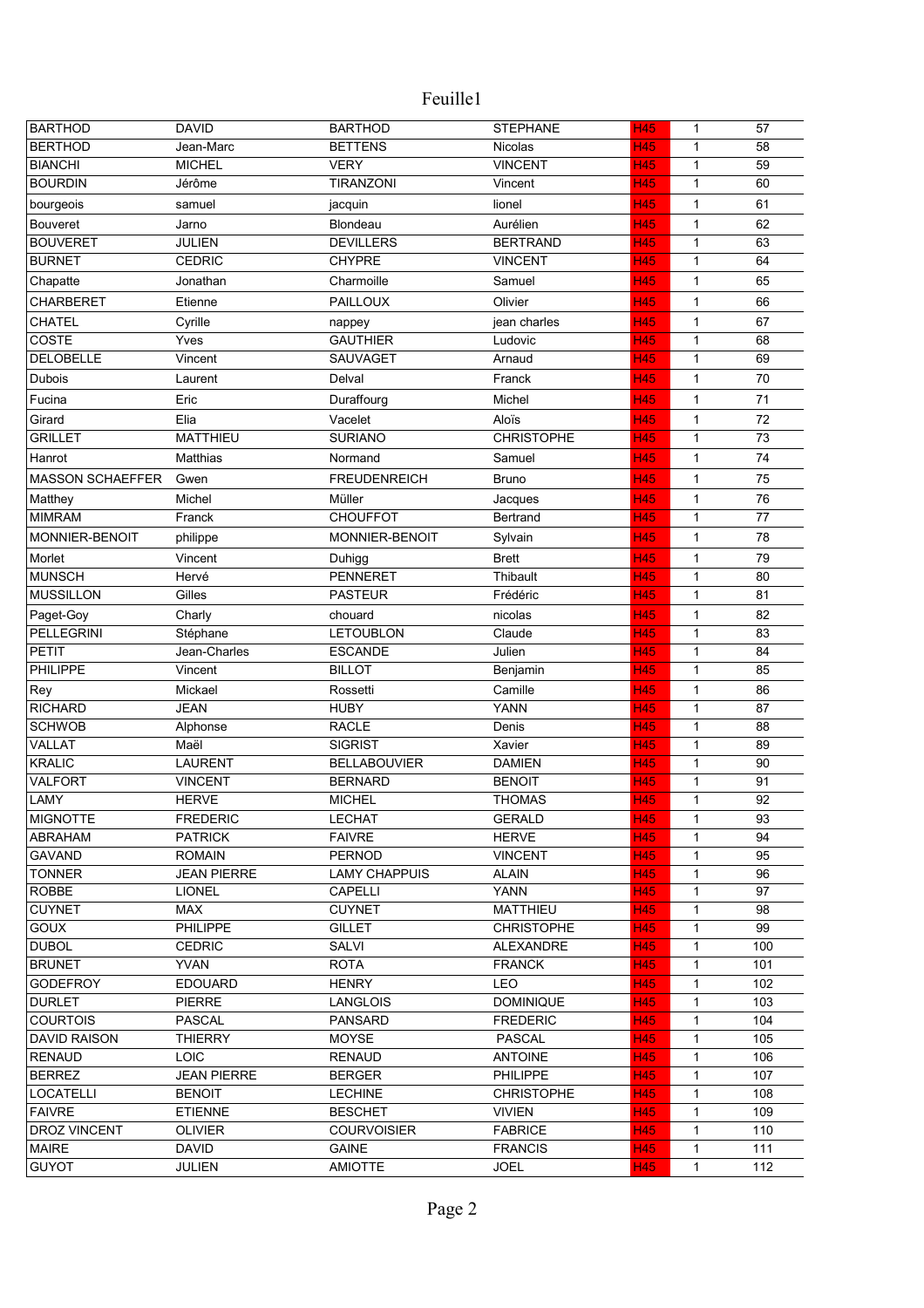| <b>REYBIER</b>          | <b>JEAN LOUIS</b>   | <b>LAMOURET</b>            | <b>ROMUALD</b>         | <b>H45</b>      | $\mathbf{1}$ | 113 |
|-------------------------|---------------------|----------------------------|------------------------|-----------------|--------------|-----|
| <b>CHAPUIS</b>          | <b>MARC</b>         | <b>COTTIN</b>              | <b>JORDAN</b>          | <b>H45</b>      | $\mathbf{1}$ | 114 |
| <b>HUMBERT</b>          | <b>MATHIEU</b>      | <b>HEINIS</b>              | <b>JOEL</b>            | <b>H45</b>      | $\mathbf{1}$ | 115 |
| <b>ROGUET</b>           | <b>ALAIN</b>        | LONGCHAMPT                 | <b>FRANK</b>           | <b>H45</b>      | $\mathbf{1}$ | 116 |
| <b>PETITPREZ</b>        | <b>ANTOINE</b>      | <b>SIRON</b>               | <b>CEDRIC</b>          | H45             | $\mathbf{1}$ | 117 |
| <b>PAGNIER</b>          | PIERRE HENRY        | <b>ROY</b>                 | <b>BRUNO</b>           | <b>H45</b>      | $\mathbf{1}$ | 118 |
| <b>VUILLAUME</b>        | <b>DAVID</b>        | <b>VUILLAUME</b>           | <b>ADRIEN</b>          | <b>H45</b>      | 1            | 119 |
| <b>MUSY</b>             | <b>SAMUEL</b>       | <b>BAUD</b>                | <b>DENIS</b>           | <b>H45</b>      | 1            | 120 |
| <b>BOUTON</b>           | <b>RODOLPHE</b>     | SAVOIE                     | <b>JEAN CHRISTOPHE</b> | H45             | 1            | 121 |
| LANGEL                  | <b>ARNAUD</b>       | <b>CORTINOVIS</b>          | <b>JEFF</b>            | H45             | $\mathbf{1}$ | 122 |
| <b>DREZET</b>           | <b>THIERRY</b>      | <b>LHOSTE</b>              | <b>OLIVIER</b>         | <b>H45</b>      | 1            | 123 |
| <b>ALARY</b>            | <b>SYLVAIN</b>      | <b>PACCARD</b>             | <b>YOANN</b>           | <b>H45</b>      | 1            | 124 |
| <b>LANQUETIN</b>        | <b>SEBASTIEN</b>    | <b>LANQUETIN</b>           | <b>VINCENT</b>         | <b>H45</b>      | 1            | 125 |
| <b>BURRI</b>            | <b>JIMMY</b>        | <b>ROIDOR</b>              | <b>GWENAEL</b>         | <b>H45</b>      | $\mathbf{1}$ | 126 |
| <b>MELET</b>            | <b>DENIS</b>        | <b>BEGNY</b>               | <b>ROMAIN</b>          | <b>H45</b>      | $\mathbf{1}$ | 127 |
| <b>MALFROY</b>          | <b>THIERRY</b>      | <b>GLORIOD</b>             | <b>HERVE</b>           | <b>H45</b>      | $\mathbf{1}$ | 128 |
| <b>PANIER</b>           | <b>FLORIAN</b>      | JULIEN                     | <b>FREDERIC</b>        | <b>H45</b>      | $\mathbf{1}$ | 129 |
| <b>DELACROIX</b>        | <b>THIBAUT</b>      | <b>PERROT</b>              | <b>AURELIEN</b>        | <b>H45</b>      | $\mathbf{1}$ | 130 |
| <b>CORDIER</b>          | <b>JEAN MARC</b>    | <b>MILLIOT</b>             | <b>DOMINIQUE</b>       | <b>H45</b>      | $\mathbf{1}$ | 131 |
| <b>RUBILONI</b>         | <b>GILLES</b>       | <b>VIDBERG</b>             | <b>MANIUEL</b>         | <b>H45</b>      | $\mathbf{1}$ | 132 |
| PATOZ                   | <b>SAMUEL</b>       | PATOZ                      | <b>FABRICE</b>         | H45             | 1            | 133 |
| <b>BERNEY</b>           | <b>GILLES</b>       | <b>SEINERA</b>             | THOMAS                 | <b>H45</b>      | $\mathbf{1}$ | 134 |
| <b>PIANET</b>           | <b>HUGUES</b>       | <b>JEANNIN</b>             | <b>PHILIPPE</b>        | <b>H45</b>      | 1            | 135 |
| <b>JACQUOT</b>          | <b>BERTRAND</b>     | <b>MARGUET</b>             | <b>NICOLAS</b>         | <b>H45</b>      | 1            | 136 |
| <b>BOUDAY</b>           | <b>YVAN</b>         | CASSIEZ                    | <b>LUDOVIC</b>         | H45             | $\mathbf{1}$ | 137 |
| <b>PERRIN</b>           | <b>OLIVIER</b>      | <b>JACQUOT</b>             | <b>PIERRE</b>          | <b>H45</b>      | $\mathbf{1}$ | 138 |
| VANNOD                  | <b>FREDERIC</b>     | <b>GAY</b>                 | <b>FLORENT</b>         | <b>H45</b>      | $\mathbf{1}$ | 139 |
| <b>CLERC</b>            | <b>NICOLAS</b>      | <b>MONTALTI</b>            | <b>BERTRAND</b>        | <b>H45</b>      | $\mathbf{1}$ | 140 |
| <b>MIGNOT</b>           | <b>FRANCOIS</b>     | LAILY                      | <b>STEPHANE</b>        | <b>H45</b>      | $\mathbf{1}$ | 141 |
| <b>DUSSOUILLEZ</b>      | <b>CAMILLE</b>      | <b>DUSSOUILLEZ</b>         | PHILIPPE               | <b>H45</b>      | $\mathbf{1}$ | 142 |
| <b>VERMOT DESROCHES</b> | <b>BRUNO</b>        | <b>BOUVERET</b>            | <b>PIERRE</b>          | <b>H45</b>      | $\mathbf{1}$ | 143 |
| <b>DUBOIS</b>           | <b>LIONEL</b>       | CARRE                      | <b>CYRILLE</b>         | <b>H45</b>      | $\mathbf{1}$ | 144 |
| <b>JEANTET</b>          | <b>GUY</b>          | <b>PAGNOD</b>              | <b>DENIS</b>           | <b>H45</b>      | $\mathbf{1}$ | 145 |
| <b>VIENNET</b>          | <b>NOEL</b>         | <b>JAVAUX</b>              | <b>DOMINIQUE</b>       | H45             | $\mathbf{1}$ | 146 |
| Girardot                | Pascal              | Clerc                      | Jérôme                 | H45             | 1            | 147 |
| <b>MEYNET</b>           | Anthony             | CHAMBELLANT                | Thibault               | H <sub>22</sub> | 1            | 148 |
| Missillier              | Tom                 | Missillier                 | Remi                   | H <sub>22</sub> | 1            | 149 |
| <b>PAGET</b>            | <b>ALAIN</b>        | PAGET                      | <b>JOHN</b>            | H <sub>22</sub> | $\mathbf{1}$ | 150 |
| <b>BESANCON</b>         | Marius              | <b>JEANNEROD</b>           | Yvan                   | H <sub>22</sub> | $\mathbf{1}$ | 151 |
| <b>BELLABOUVIER</b>     | <b>NICOLAS</b>      | <b>SERRETTE</b>            | <b>BASTIEN</b>         | H22             | 1            | 152 |
| <b>BUFFARD</b>          | <b>FLORIAN</b>      | <b>AUGER</b>               | <b>ANTOINE</b>         | H <sub>22</sub> | 1            | 153 |
| LAPLANTE                | <b>MATHIEU</b>      | <b>MOYSE</b>               | LUC                    | H <sub>22</sub> | 1            | 154 |
| <b>PAGNIER</b>          | <b>MARTIN</b>       | <b>GUITTARD</b>            | <b>CORENTIN</b>        | H <sub>22</sub> | $\mathbf{1}$ | 155 |
| <b>FILLON MAILLET</b>   | Remi                | <b>FILLON MAILLET</b>      | alois                  | H <sub>22</sub> | 1            | 156 |
| <b>DIOT</b>             | <b>EVEN</b>         | <b>CHUBERRE</b>            | <b>GERMAIN</b>         | H <sub>22</sub> | $\mathbf{1}$ | 157 |
| <b>BATICLE</b>          | Quentin             | <b>BAVEREL</b>             | Marc                   | H <sub>22</sub> | $\mathbf{1}$ | 158 |
| <b>DEQUE</b>            | <b>ROMUALD</b>      | <b>SCHIAVI</b>             | <b>Bastien</b>         | H <sub>22</sub> | $\mathbf{1}$ | 159 |
| <b>FILLON MAILLET</b>   | <b>BORIS</b>        | <b>GENTET</b>              | <b>MAXIME</b>          | <b>H22</b>      | 1            | 160 |
| <b>LAMY CHAPPUIS</b>    | <b>VIVIEN</b>       | <b>FRACHET</b>             | VALENTIN               | H <sub>22</sub> | 1            | 161 |
| <b>DUVAL</b>            | Adrien              | <b>COLIN</b>               | <b>MAXIME</b>          | <b>H22</b>      | 1            | 162 |
| <b>BENDER</b>           | Pierre-François     | <b>DELVALLEE</b>           | Benjamin               | H <sub>22</sub> | 1            | 163 |
| <b>BOUCHAN</b>          | Jérôme              | <b>MESNIER PIERROUTTET</b> | Aubin                  | <b>H22</b>      | 1            | 164 |
| <b>GRESARD</b>          | Jean Sebastien      | VANNOD-MICHEL              | Hugues                 | H <sub>22</sub> | $\mathbf{1}$ | 165 |
| Chêne                   | Jean-Baptiste       | Pelleteret                 | Johan                  | H <sub>22</sub> | 1            | 166 |
| <b>BESANCON</b>         | <b>JEROME</b>       | <b>FRACHET</b>             | <b>ERIC</b>            | H <sub>22</sub> | $\mathbf{1}$ | 167 |
| <b>CLEMENT</b>          | <b>JEAN JACQUES</b> | CAMPER                     | PIERRE MARIE           | H <sub>22</sub> | $\mathbf{1}$ | 168 |
| <b>GUY</b>              | <b>ROMAIN</b>       | <b>MONNEY</b>              | <b>CLEMENT</b>         | H <sub>22</sub> | 1            | 169 |
|                         |                     |                            |                        |                 |              |     |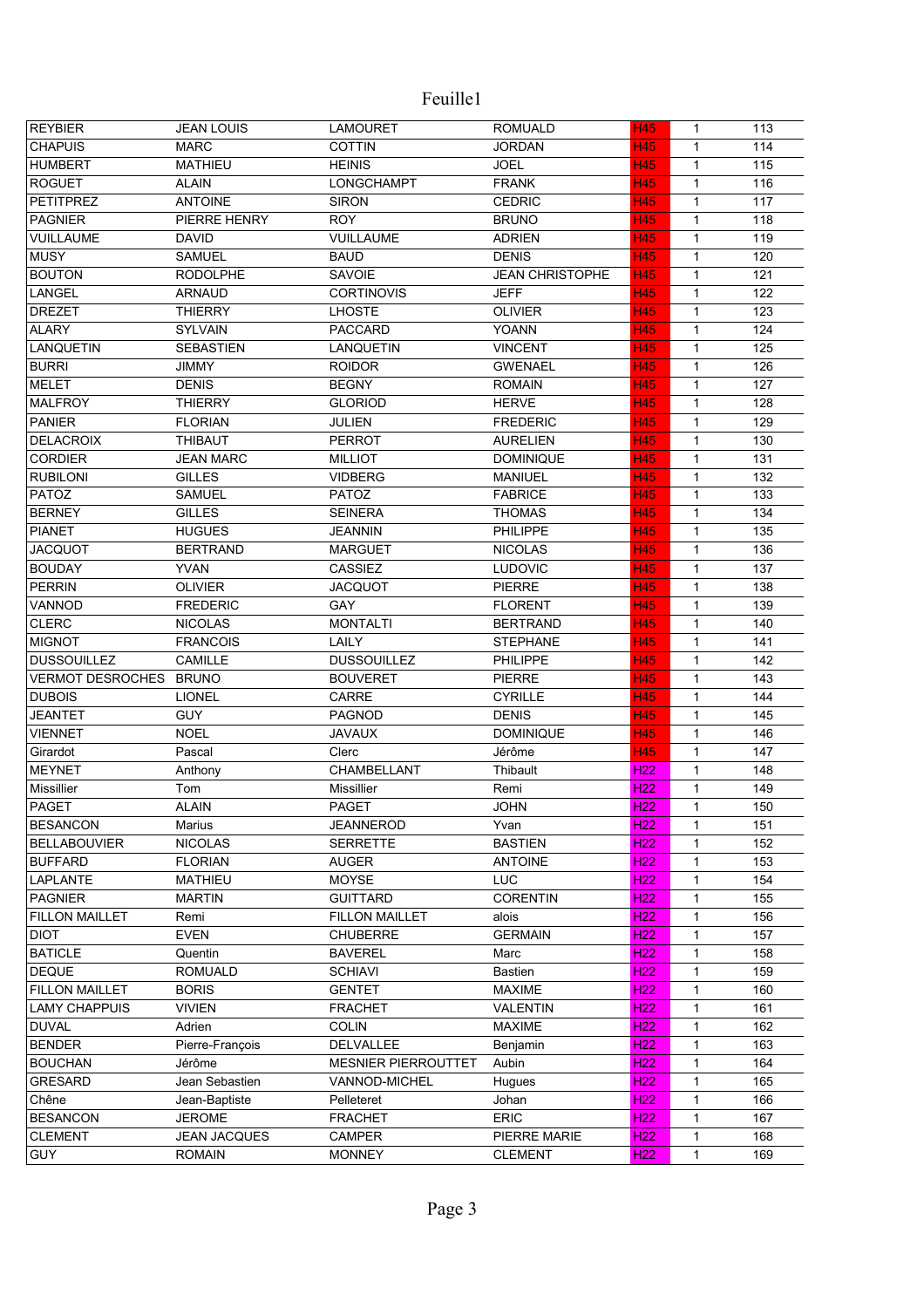| <b>CLEMENT</b>     | <b>PIERRE</b>        | <b>MOREL</b>       | <b>HERVE</b>       | H <sub>22</sub> | $\mathbf{1}$ | 170 |
|--------------------|----------------------|--------------------|--------------------|-----------------|--------------|-----|
| <b>PLANTIN</b>     | <b>PIERRE</b>        | <b>PILLOD</b>      | <b>JEAN PIERRE</b> | H <sub>22</sub> | $\mathbf{1}$ | 171 |
| <b>GROSLAMBERT</b> | <b>THIBAUT</b>       | <b>GROSLAMBERT</b> | <b>NICOLAS</b>     | <b>H22</b>      | $\mathbf{1}$ | 172 |
| <b>MUSSILLON</b>   | <b>LAURENT</b>       | <b>BLANC</b>       | <b>PATRICK</b>     | H <sub>22</sub> | $\mathbf{1}$ | 173 |
| <b>JEANNIN</b>     | <b>ALEX</b>          | <b>BAUDOUX</b>     | <b>REMI</b>        | H <sub>22</sub> | $\mathbf{1}$ | 174 |
| <b>CLEMENT</b>     | <b>EMILE</b>         | <b>GIRARDOT</b>    | <b>EMERIC</b>      | H <sub>22</sub> | $\mathbf{1}$ | 175 |
| <b>JEANDENANS</b>  | <b>BENJAMIN</b>      | <b>FOURNIER</b>    | <b>MICHEL</b>      | H <sub>22</sub> | 1            | 176 |
| GAY                | <b>JEAN PHILIPPE</b> | <b>MANZONI</b>     | <b>NICOAS</b>      | H <sub>22</sub> | 1            | 177 |
| <b>DUPARCHY</b>    | <b>FABIEN</b>        | <b>ROMAND</b>      | <b>YVES</b>        | H <sub>22</sub> | $\mathbf{1}$ | 178 |
| <b>CORDIER</b>     | <b>PATRICE</b>       | <b>CORDIER</b>     | <b>STEPHANE</b>    | H <sub>22</sub> | $\mathbf{1}$ | 179 |
| prost-bayard       | simon                | lizon au cire      | samuel             | H <sub>22</sub> | $\mathbf{1}$ | 180 |
| Parissi            | Christine            | Vuillet            | Anne               | F45             | $\mathbf{1}$ | 181 |
| <b>MANDRILLON</b>  | <b>ANNE LISE</b>     | <b>MAZUEZ</b>      | <b>CELINE</b>      | F45             | $\mathbf{1}$ | 182 |
| <b>AMIOTTE</b>     | Elen                 | <b>FRANCAIS</b>    | LAURE              | F45             | $\mathbf{1}$ | 183 |
| <b>MOREL</b>       | Edwige               | <b>BAZIN</b>       | Audrey             | F45             | $\mathbf{1}$ | 184 |
| <b>NICOD</b>       | <b>PASCALE</b>       | <b>DOE</b>         | <b>FLORENCE</b>    | F45             | $\mathbf{1}$ | 185 |
| <b>ABEL</b>        | <b>ANNE</b>          | <b>KUNTZINGER</b>  | <b>BEATRICE</b>    | F45             | $\mathbf{1}$ | 186 |
| <b>LAUBERT</b>     | <b>CORINE</b>        | <b>MAGNENET</b>    | <b>SYLVIE</b>      | F45             | $\mathbf{1}$ | 187 |
| <b>VERMOT</b>      | <b>HELENE</b>        | <b>POSTY</b>       | <b>NADEGE</b>      | F45             | $\mathbf{1}$ | 188 |
| <b>BINET</b>       |                      |                    |                    |                 |              |     |
|                    | <b>STEPHANIE</b>     | <b>PATOZ</b>       | <b>NATHALIE</b>    | F45<br>F45      | $\mathbf{1}$ | 189 |
| <b>COURVOISIER</b> | <b>MYRIAM</b>        | <b>BURRI</b>       | <b>ADELINE</b>     |                 | 1            | 190 |
| <b>GAILLARD</b>    | <b>ELODIE</b>        | <b>PETITPREZ</b>   | ANNE SOPHIE        | F45             | 1            | 191 |
| <b>BALLOT</b>      | <b>AURELIE</b>       | <b>ROY</b>         | <b>SEVERINE</b>    | F45             | 1            | 192 |
| <b>HUDRY</b>       | <b>SABINE</b>        | PERRILLAT COLLOMB  | Aurélie            | F45             | $\mathbf{1}$ | 193 |
| <b>MARESCHAL</b>   | Julie                | Mercier            | Leslie             | F45             | $\mathbf{1}$ | 194 |
| <b>LYAUDET</b>     | Margot               | <b>FLOCHON</b>     | Laurie             | F22             | $\mathbf{1}$ | 195 |
| <b>VUITTON</b>     | Chloé                | <b>VITTE</b>       | Juliette           | F22             | $\mathbf{1}$ | 196 |
| <b>CATTET</b>      | Anne-Sophie          | <b>RAVIER</b>      | Pauline            | F <sub>22</sub> | $\mathbf{1}$ | 197 |
| LAUDE              | helene               | <b>LUCAS</b>       | Fabienne           | F22             | $\mathbf{1}$ | 198 |
| <b>NICOD</b>       | Adèle                | <b>TYRODE</b>      | Delphine           | F22             | $\mathbf{1}$ | 199 |
| MICHAUD-FIDEY      | Sophie               | <b>FAYOLLE</b>     | Céline             | F <sub>22</sub> | $\mathbf{1}$ | 200 |
| COSTE              | CHANTAL              | COSTE              | <b>LAURENCE</b>    | F22             | $\mathbf{1}$ | 201 |
| <b>BARON</b>       | LUDIVINE             | <b>PARENT</b>      | <b>EMELINE</b>     | F22             | $\mathbf{1}$ | 202 |
| COUTANSON          | <b>CLAUDINE</b>      | <b>PLURIEL</b>     | <b>SYLVIE</b>      | F22             | 1            | 203 |
| <b>AUDEVARD</b>    | <b>CATHERINE</b>     | <b>DELOCHE</b>     | <b>LAURENCE</b>    | F22             | 1            | 204 |
| <b>MONNIN</b>      | <b>GALLIANNE</b>     | <b>MAUGERY</b>     | <b>SEVERINE</b>    | F22             | 1            | 205 |
| Flageollet         | Estelle              | Clerc              | xavier             | M45             | 1            | 206 |
| <b>BAVEREL</b>     | fanny                | <b>BAVEREL</b>     | <b>Brice</b>       | M45             | 1            | 207 |
| <b>BONNET</b>      | Nicolas              | <b>LOUVRIER</b>    | <b>CHARLINE</b>    | M45             | $\mathbf{1}$ | 208 |
| <b>CHALVIN</b>     | <b>YOHANN</b>        | <b>CHALVIN</b>     | <b>MYLENE</b>      | M45             | 1            | 209 |
| Delacroix          | Clara                | N'diaye            | Youssoupha         | M45             | $\mathbf{1}$ | 210 |
| gaidet             | eric                 | gaidet             | laurence           | M45             | 1            | 211 |
| Grosperrin         | Marlène              | Gandelin           | Manu               | M45             | 1            | 212 |
| <b>LACROIX</b>     | Lucie                | <b>BUSCHINO</b>    | Romain             | M45             | 1            | 213 |
| Maire              | Laura                | Holstein           | Guillaume          | M45             | $\mathbf{1}$ | 214 |
| <b>MARQUIS</b>     | Charlene             | DROZ-VINCENT       | Jean-Baptiste      | M45             | 1            | 215 |
| Oberli             | Mireille             | Oberli             | Luc                | M45             | 1            | 216 |
| <b>PARMA</b>       | Claire               | CHARRUE            | Pierre             | M45             | 1            | 217 |
| PELLEGRINI         | <b>REMY</b>          | <b>PELLEGRINI</b>  | <b>TANIA</b>       | M45             | 1            | 218 |
| <b>PEREIRA</b>     | virginie             | <b>MOUTOTE</b>     | Laurent            | M45             | 1            | 219 |
| Saulet             | <b>Bruno</b>         | Peyron             | Marianne           | M45             | 1            | 220 |
| <b>SIBERCHICOT</b> | <b>XAVIER</b>        | <b>BOURGEAT</b>    | SANDRINE           | M45             | 1            | 221 |
| VALDENAIRE         | Rémi                 | <b>SCHOOSE</b>     | Laurence           | M45             | 1            | 222 |
| Verguet            | Michel               | Verguet            | Morvane            | M45             | 1            | 223 |
| ARBEZ              | <b>ANNE FLORE</b>    | <b>BOUHIN</b>      | <b>SAMUEL</b>      | M45             | 1            | 224 |
| COURT              | <b>JEAN FRANCOIS</b> | <b>KREMER</b>      | <b>JEZABEL</b>     | M45             | 1            | 225 |
| <b>GUILBAUD</b>    | <b>MARIE PIERRE</b>  | <b>ARNAUD</b>      | <b>DANIEL</b>      | M45             | 1            | 226 |
|                    |                      |                    |                    |                 |              |     |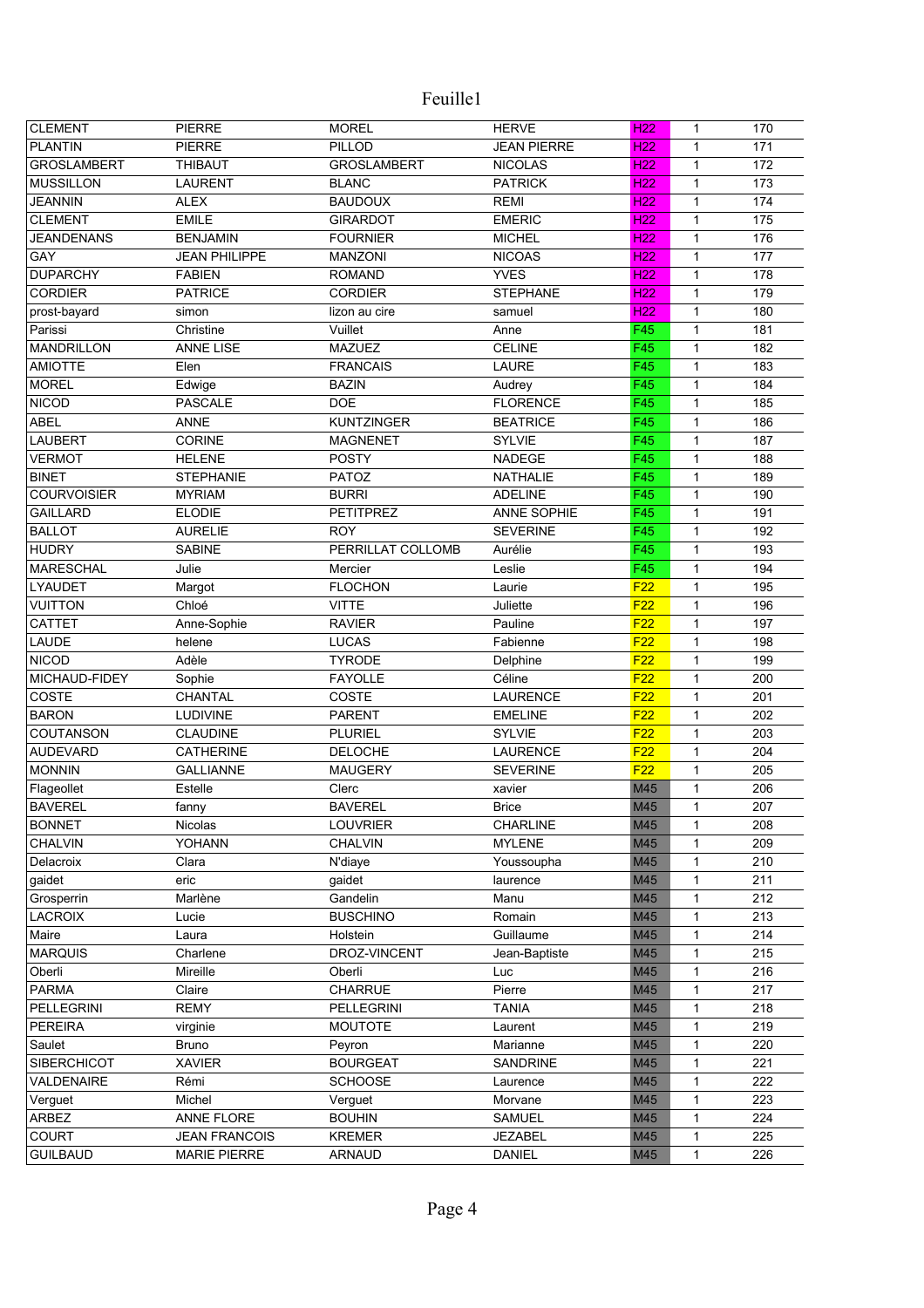| <b>LOUVRIER</b>         | <b>MICHEL</b>     | <b>LOUVRIER</b>   | <b>MAUD</b>          | M45        | $\mathbf{1}$            | 227 |
|-------------------------|-------------------|-------------------|----------------------|------------|-------------------------|-----|
| <b>GRENARD</b>          | <b>MATHILDE</b>   | <b>DURAFFOURG</b> | <b>MICKAEL</b>       | M45        | $\mathbf{1}$            | 228 |
| <b>PROUDHON</b>         | <b>ALAIN</b>      | <b>RATTIN</b>     | <b>ELISABETH</b>     | M45        | $\mathbf{1}$            | 229 |
| <b>COLOMBANI</b>        | <b>LIONEL</b>     | <b>LONCHAMPT</b>  | <b>JOCELYNE</b>      | M45        | 1                       | 230 |
| <b>BELINGHERI</b>       | <b>SERGE</b>      | <b>BELINGHERI</b> | <b>SANDRINE</b>      | M45        | $\mathbf{1}$            | 231 |
| <b>SAUVAGE</b>          | <b>LAURANE</b>    |                   |                      |            | $\mathbf{1}$            | 232 |
|                         |                   | <b>VANINI</b>     | <b>EDOUARD</b>       | M22        |                         |     |
| DAVID-RAISON            | Jocelyn           | <b>ANDRE</b>      | Carolyne             | M22        | $\mathbf{1}$            | 233 |
| cerdan                  | bastien           | gudin             | malory               | M22        | 1                       | 234 |
| Guyon                   | Arnaud            | Cretin            | Mélissa              | M22        | $\mathbf{1}$            | 235 |
| <b>NICOLAS</b>          | Elise             | VANDELLE          | Sébastien            | M22        | $\mathbf{1}$            | 236 |
| <b>SERRETTE</b>         | <b>PATRICE</b>    | <b>SERRETTE</b>   | <b>LAURIE ANNE</b>   | M22        | $\mathbf{1}$            | 237 |
| <b>BERROT</b>           | Fabrice           | <b>BERROT</b>     | Carine               | M22        | $\mathbf{1}$            | 238 |
| <b>BILLET</b>           | <b>SANDRINE</b>   | <b>BILLET</b>     | <b>CHRISTOPHE</b>    | M22        | $\mathbf{1}$            | 239 |
| <b>PELLEGRINI</b>       | Chloé             | <b>PELLEGRINI</b> | Pascal               | M22        | $\mathbf{1}$            | 240 |
| <b>MARTIN</b>           | <b>JEAN MARC</b>  | <b>MOUGIN</b>     | <b>MANON</b>         | <b>M22</b> | $\mathbf{1}$            | 241 |
| <b>CHORON</b>           | <b>ALICIA</b>     | <b>MEILLE</b>     | <b>BRUNO</b>         | <b>M22</b> | $\mathbf{1}$            | 242 |
| <b>BERTHOD</b>          | <b>JORIS</b>      | <b>DAVID</b>      | <b>AURORE</b>        | <b>M22</b> | $\mathbf{1}$            | 243 |
| <b>GUILLAUME</b>        | <b>SYLVAIN</b>    | <b>JACQUET</b>    | <b>AUDE</b>          | M22        | $\mathbf{1}$            | 244 |
| <b>SALVI</b>            | <b>ANTOINE</b>    | <b>CHARBERET</b>  | <b>LAURE</b>         | M22        | $\mathbf{1}$            | 245 |
| <b>GINDREY</b>          | <b>FLORIAN</b>    | <b>COUTURIER</b>  | <b>ANNE</b>          | M22        | $\mathbf{1}$            | 246 |
| COSTE                   | <b>THOMAS</b>     | <b>GRESARD</b>    | <b>LUCIE</b>         | M22        | $\mathbf{1}$            | 247 |
| <b>JACQUOT</b>          | <b>ROMANE</b>     | <b>MINITTI</b>    | <b>CLEMENT</b>       | M22        | $\mathbf{1}$            | 248 |
| <b>BARACCHINI FIORI</b> | <b>THOMAS</b>     | <b>PRIEUR</b>     | <b>CHARLINE</b>      | M22        | $\mathbf{1}$            | 249 |
| <b>NEVEUX</b>           | YOHANN            | <b>NEVEUX</b>     | <b>JOHANNIE</b>      | M22        | $\mathbf{1}$            | 250 |
| <b>BORDAS</b>           | <b>PHILIPPE</b>   | VALLET            | PHILIPPE             | <b>H45</b> | $\overline{c}$          | 251 |
| <b>BEUCLER</b>          | <b>YAN</b>        | <b>PASSOT</b>     | <b>RICHARD</b>       | <b>H45</b> | $\overline{c}$          | 252 |
| <b>HEME</b>             | Julien            | <b>GOURMAND</b>   | Frédérick            | <b>H45</b> | $\overline{c}$          | 253 |
| <b>POURCHET</b>         | Aurélien          | <b>AUGER</b>      | Maxime               | <b>H45</b> | $\overline{c}$          | 254 |
| <b>KERAUTRET</b>        | <b>ROBERT</b>     | <b>PAVARD</b>     | <b>THIERRY</b>       | <b>H45</b> | $\overline{c}$          | 255 |
| <b>LENOURRY</b>         | <b>GERALD</b>     | <b>HARZALLAH</b>  | <b>THIERRY</b>       | H45        | $\overline{\mathbf{c}}$ | 256 |
| Robert                  | Lionel            | courtois          | nicolas              | H45        | $\overline{c}$          | 257 |
| <b>LONCHAMPT</b>        | LILIAN            | <b>SERRETTE</b>   | <b>RAPHAEL</b>       | <b>H45</b> | 2                       | 258 |
| <b>PESENTI</b>          | <b>BRUNO</b>      | <b>MARTENAT</b>   | <b>JEAN FRANCOIS</b> | H45        | 2                       | 259 |
| <b>DUTARTRE</b>         | <b>YVAN</b>       | LEPAGE            | <b>JEAN LUC</b>      | H45        | $\overline{\mathbf{c}}$ | 260 |
| Bailly                  | Maxime            | Bertin-Guyon      | Alexandre            | <b>H45</b> | $\overline{c}$          | 261 |
| <b>BAILLY-BASIN</b>     | <b>CHRISTOPHE</b> | <b>GRENIER</b>    | <b>STEPHANE</b>      | H45        | $\overline{c}$          | 262 |
| <b>BARRAND</b>          | Francois          | <b>PLANCON</b>    | Thierry              | <b>H45</b> | $\overline{\mathbf{c}}$ | 263 |
| barrot                  | loic              | navellou          | jean-christophe      | <b>H45</b> | $\overline{c}$          | 264 |
| baverel                 | olivier           | <b>PARIS</b>      | <b>CHRISTOPHE</b>    | <b>H45</b> | 2                       | 265 |
| Becker                  | Benjamin          | Cressier          | Antoine              | <b>H45</b> | $\overline{c}$          | 266 |
| <b>BIGEARD</b>          | Claude            | CARRE             | Gilles               | <b>H45</b> | $\overline{c}$          | 267 |
| <b>BOILLOT</b>          | <b>LAURENT</b>    | <b>LECLERC</b>    | PHILIPPE             | <b>H45</b> | $\overline{c}$          | 268 |
| <b>BOULACHIN</b>        | Félix             | <b>BURRI</b>      | Marc                 | <b>H45</b> | $\overline{c}$          | 269 |
| Bouguin                 | Jean              | Valade            | Pascal               | <b>H45</b> | $\overline{c}$          | 270 |
| <b>CHABOUD</b>          | Laurent           | <b>JOBARD</b>     | Marc                 | <b>H45</b> | $\overline{c}$          | 271 |
| CHAIZE                  | <b>XAVIER</b>     | CHANEAC           | PHILIPPE             | <b>H45</b> | 2                       | 272 |
| Demoulin                | Vincent           | Geinoz            | Jean-Daniel          | <b>H45</b> | 2                       | 273 |
| <b>EMMENEGGER</b>       | <b>MAÏC</b>       | <b>FAHRNI</b>     | <b>JERRY</b>         | H45        | $\overline{c}$          | 274 |
| <b>GRIFFOND</b>         | Xavier            | <b>LACROIX</b>    | <b>IVAN</b>          | H45        | 2                       | 275 |
| Guyot                   | <b>Nicolas</b>    | Guyot             | Maxime               | H45        | $\overline{c}$          | 276 |
| halluin                 | vincent           | detrez            | alexandre            | H45        | $\overline{\mathbf{c}}$ | 277 |
| hirsinger               | édouard           | bailly-basin      | pascal               | H45        | $\overline{\mathbf{c}}$ | 278 |
| <b>HUMBERT</b>          | Matthieu          | <b>HUMBERT</b>    | <b>BENOIT</b>        | <b>H45</b> | $\overline{c}$          | 279 |
| jacques                 | vincent           | dole              | joseph               | <b>H45</b> | $\overline{c}$          | 280 |
| <b>JACQUET</b>          | <b>SYLVAIN</b>    | <b>GAUDINOT</b>   | <b>DAMIEN</b>        | <b>H45</b> | $\overline{c}$          | 281 |
| Jacquot                 | Romuald           | Perrot-Audet      | Vincent              | <b>H45</b> | $\overline{c}$          | 282 |
| Laloy                   | Pierre-Marie      | Vitte             | Paul-Antoine         | <b>H45</b> | $\overline{c}$          | 283 |
|                         |                   |                   |                      |            |                         |     |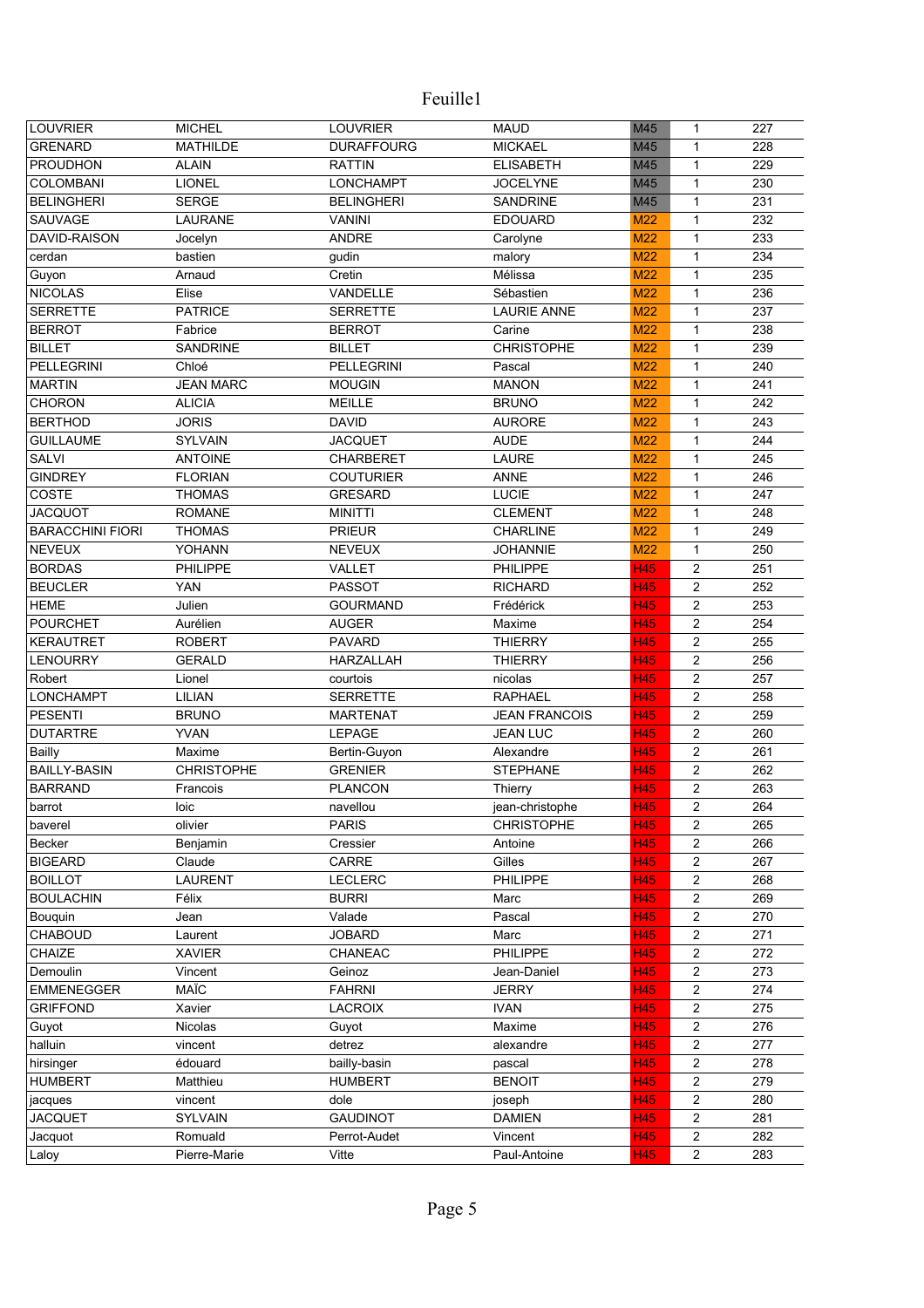| leclerc                             | sebastien        | lotti                      | sebastien          | <b>H45</b> | $\overline{2}$          | 284        |
|-------------------------------------|------------------|----------------------------|--------------------|------------|-------------------------|------------|
| <b>LEMONNIER</b>                    | Marc             | <b>BOUCLIER</b>            | Hervé              | <b>H45</b> | 2                       | 285        |
| <b>MAIGNANT</b>                     | Yann             | <b>PUGIN</b>               | Jean-François      | <b>H45</b> | $\overline{c}$          | 286        |
| <b>MAIRE</b>                        | <b>ALEXIS</b>    | <b>MAIRE</b>               | Gérard             | H45        | $\overline{c}$          | 287        |
| <b>MARGUIER</b>                     | Frédéric         | <b>NICOLET</b>             | Benoit             | H45        | $\overline{c}$          | 288        |
| <b>MARTENAT</b>                     | <b>REGIS</b>     | <b>BOUCHARD</b>            | <b>BENJAMIN</b>    | H45        | 2                       | 289        |
| <b>MATHEZ</b>                       | Christophe       | <b>CURTIL</b>              | Jean               | H45        | $\overline{c}$          | 290        |
| <b>MEDIGUE</b>                      | Jean-Michel      | <b>RUTY</b>                | Jacques            | H45        | $\overline{c}$          | 291        |
| <b>MONNIER</b>                      | Franck           | <b>MONNIER</b>             | Hervé              | H45        | 2                       | 292        |
| mougin                              | eric             | norbert                    | thomas             | H45        | $\overline{c}$          | 293        |
| <b>MOUGIN</b>                       | Freddy           | <b>ROLAND</b>              | Mimi               | H45        | $\overline{\mathbf{c}}$ | 294        |
| PAIRAULT                            | Fabrice          | <b>MARTINEZ</b>            | Antonio            | H45        | $\overline{\mathbf{c}}$ | 295        |
| patton                              | regis            | patton                     | pierre             | <b>H45</b> | $\overline{c}$          | 296        |
| <b>PONCET</b>                       | Frederic         | <b>HUGON</b>               | xavier             | <b>H45</b> | $\overline{c}$          | 297        |
| <b>REMONNAY</b>                     | <b>MAXIME</b>    | <b>NADLER</b>              | <b>FREDERIC</b>    | H45        | $\overline{2}$          | 298        |
| <b>ROLET</b>                        | <b>DAVID</b>     | <b>DUINAT</b>              | <b>SYLVAIN</b>     | H45        | $\overline{2}$          | 299        |
| Roulet                              | Etienne          | Gschwind                   | Jean-Michel        | H45        | $\overline{c}$          | 300        |
| sauvaget                            | christian        | chaussard                  | daniel             | H45        | $\overline{c}$          | 301        |
| tainturier                          | ulrick           | <b>GEST</b>                | <b>CAMILLE</b>     | H45        | $\overline{c}$          | 302        |
| Vionnet                             | Vincent          | Racle                      | Pierre             | H45        | $\overline{c}$          | 303        |
| <b>EL KHADERY</b>                   | <b>ZAKARIA</b>   | <b>PANIER</b>              | <b>YVES</b>        | <b>H45</b> | $\overline{c}$          | 304        |
| <b>BOBIN</b>                        | PHILIPPE         | <b>FLECK</b>               | <b>FREDERIC</b>    | H45        | $\overline{c}$          | 305        |
| VALLET                              | <b>MARC</b>      | <b>BOURGEOIS</b>           | PIERRE ALEXANDRE   | H45        | $\overline{c}$          | 306        |
| <b>PREBET</b>                       | <b>PHILIPPE</b>  | <b>BESSON</b>              | <b>BENOIT</b>      | H45        | $\overline{c}$          | 307        |
| <b>BLANCHARD</b>                    | <b>CHRISTIAN</b> | <b>GUERRE</b>              | <b>THOMAS</b>      | <b>H45</b> | $\overline{c}$          | 308        |
| <b>VAUCHIER</b>                     | PHILIPPE         | <b>SALVI</b>               | <b>HENRI</b>       | H45        | $\overline{c}$          | 309        |
| <b>MARTINGAY</b>                    | <b>YVES</b>      | <b>FIL</b>                 | <b>BERTRAND</b>    | H45        | $\overline{c}$          | 310        |
| <b>MANCHE</b>                       | <b>JEROME</b>    | <b>MANCHE</b>              | <b>MATHIEU</b>     | <b>H45</b> | $\overline{2}$          | 311        |
| LOUVET                              | <b>ALEXANDRE</b> | <b>GUILLEMIN</b>           | <b>FABRICE</b>     | <b>H45</b> | $\overline{2}$          | 312        |
| SOLDAVINI                           | <b>JAMES</b>     | <b>MONTRICHARD</b>         | <b>ALEXANDRE</b>   | <b>H45</b> | $\overline{c}$          | 313        |
| <b>PERRIN</b>                       | <b>CHRISTIAN</b> | <b>MAIRE</b>               | <b>JEAN LUC</b>    | <b>H45</b> | $\overline{c}$          | 314        |
| COSTE                               | <b>JOEL</b>      | <b>CHARMOILLE</b>          | <b>GILLES</b>      | <b>H45</b> | $\overline{c}$          | 315        |
| <b>COMMANAY</b>                     | <b>RICHARD</b>   | <b>TREILLARD</b>           | <b>JEAN PIERRE</b> | <b>H45</b> | $\overline{c}$          | 316        |
| <b>BOUTHIAUX</b>                    | <b>ANTOINE</b>   | <b>MOREL FOURRIER</b>      | <b>ALAIN</b>       | H45        | $\overline{c}$          | 317        |
| <b>ROBLOT</b>                       | PHILIPPE         | <b>PERRIER</b>             | <b>JEAN PIERRE</b> | <b>H45</b> | $\overline{2}$          | 318        |
| <b>RYSER</b>                        | <b>EDOUARD</b>   | <b>NICOD</b>               | <b>ELIAN</b>       | <b>H45</b> | $\overline{2}$          | 319        |
| <b>BINET</b>                        | <b>NICOLAS</b>   | <b>RENAUD</b>              | <b>BERTRAND</b>    | H45        | $\overline{c}$          | 320        |
| <b>COURDIER</b>                     | <b>ALBAN</b>     | <b>FORESTIER</b>           | <b>MATTHIAS</b>    | <b>H45</b> | $\overline{c}$          | 321        |
| <b>VELTEN</b>                       | <b>MARC</b>      | <b>FENAUD</b>              | <b>FABIEN</b>      | <b>H45</b> | $\overline{2}$          | 322        |
|                                     | <b>DAVY</b>      |                            | <b>CYRILLE</b>     | <b>H45</b> |                         |            |
| <b>CORDIER</b><br><b>INVERNIZZI</b> | <b>YVAN</b>      | <b>ROCHE</b>               | <b>DENIS</b>       |            | $\overline{c}$          | 323<br>324 |
|                                     | <b>FABRICE</b>   | <b>COLIN</b>               |                    | <b>H45</b> | $\overline{c}$          |            |
| <b>BOUVERET</b>                     |                  | <b>BUEB</b><br>PETIT MAIRE | LUDOVIC            | <b>H45</b> | $\overline{c}$<br>2     | 325<br>326 |
| <b>MAIRE</b>                        | <b>ALAIN</b>     |                            | <b>RAYMOND</b>     | <b>H45</b> |                         |            |
| <b>FUMEY</b>                        | <b>ALAIN</b>     | <b>PAGET</b>               | <b>LUDOVIC</b>     | H45        | 2                       | 327        |
| <b>POUX</b>                         | <b>NICOLAS</b>   | <b>FOURNIER</b>            | <b>PHILIPPE</b>    | <b>H45</b> | $\overline{2}$          | 328        |
| <b>THOUVEREY</b>                    | <b>FRANCK</b>    | <b>JACQUET</b>             | JULIEN             | H45        | $\overline{2}$          | 329        |
| <b>MICOL</b>                        | <b>MARTIN</b>    | <b>BOUVARD</b>             | <b>ROMAIN</b>      | <b>H45</b> | $\overline{2}$          | 330        |
| <b>DORNIER</b>                      | <b>CHARLES</b>   | <b>GIRARDET</b>            | <b>JEAN PIERRE</b> | <b>H45</b> | 2                       | 331        |
| <b>OUDOTTE</b>                      | <b>FRANK</b>     | <b>FAIVRE</b>              | <b>HERVE</b>       | <b>H45</b> | 2                       | 332        |
| <b>SELLIER</b>                      | <b>LAURENT</b>   | LE ROY                     | <b>HENRI</b>       | <b>H45</b> | $\overline{2}$          | 333        |
| <b>GRILLET</b>                      | <b>DOMINIQUE</b> | <b>DELACROX</b>            | <b>PATRICK</b>     | <b>H45</b> | $\overline{c}$          | 334        |
| <b>TRACHSEL</b>                     | <b>WILLIAM</b>   | <b>CHOUFFE</b>             | ALEXANDRE          | <b>H45</b> | 2                       | 335        |
| <b>DUSSOUILLEZ</b>                  | YANN             | <b>FORTIER</b>             | <b>FRANCK</b>      | <b>H45</b> | $\overline{2}$          | 336        |
| <b>LACROIX</b>                      | <b>XAVIER</b>    | VANDEL                     | <b>SYLVAIN</b>     | <b>H45</b> | 2                       | 337        |
| <b>ROUSSEL</b>                      | <b>SEBASTIEN</b> | <b>ROUSSEL</b>             | <b>ALBAN</b>       | <b>H45</b> | $\overline{c}$          | 338        |
| <b>JAILLET</b>                      | <b>FABIEN</b>    | <b>CAMELIN</b>             | <b>ERIC</b>        | <b>H45</b> | 2                       | 339        |
| <b>GIROD</b>                        | <b>JEAN LUC</b>  | <b>ROY</b>                 | <b>JEAN MICHEL</b> | H45        | $\overline{2}$          | 340        |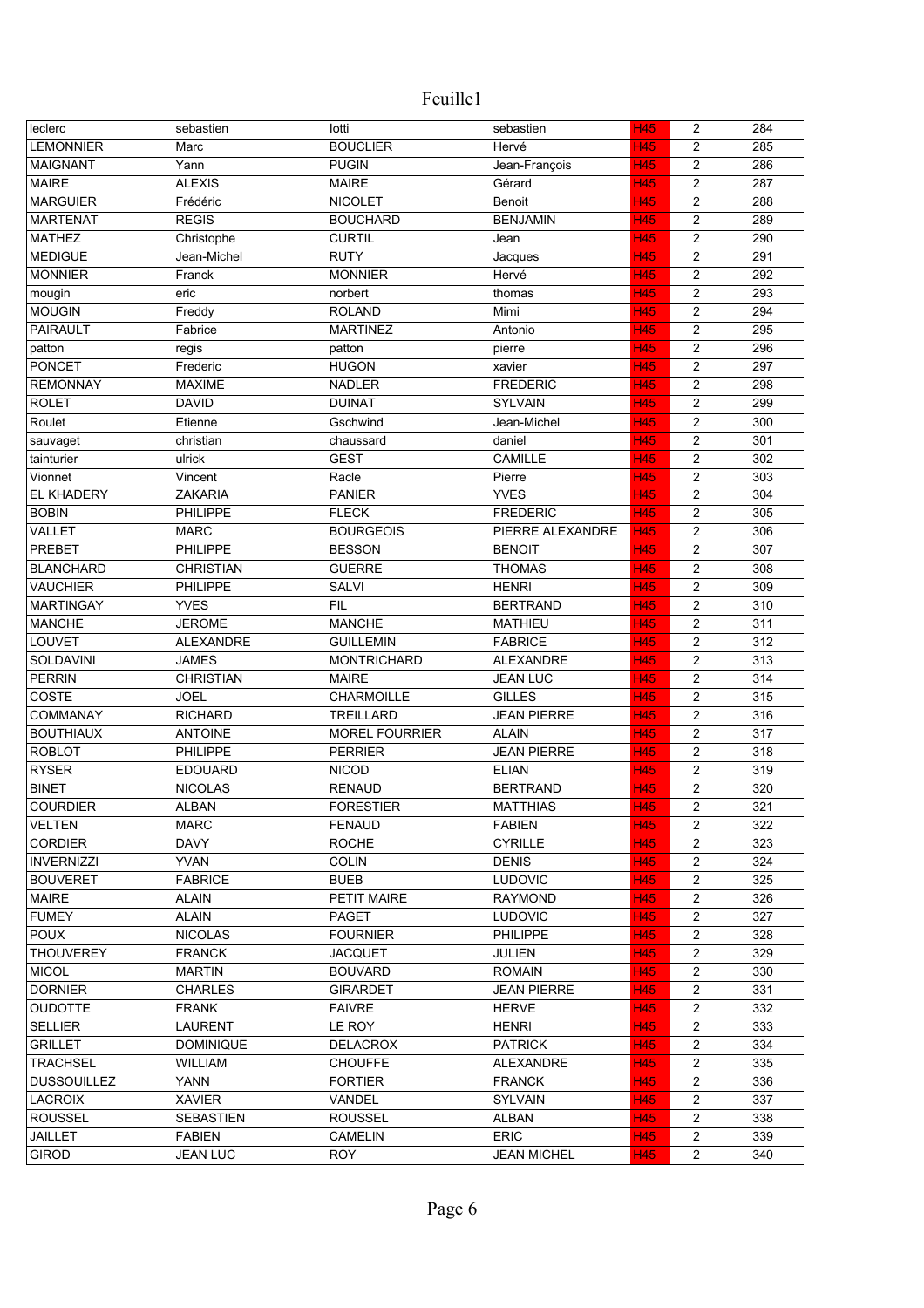| CHABOD                     | <b>FREDERIC</b>       | <b>PIERRE</b>              | <b>EMMANUEL</b>               | <b>H45</b>                         | $\overline{c}$                   | 341        |
|----------------------------|-----------------------|----------------------------|-------------------------------|------------------------------------|----------------------------------|------------|
| <b>MOREL</b>               | <b>JEROME</b>         | <b>VUILLET</b>             | <b>GERARD</b>                 | <b>H45</b>                         | 2                                | 342        |
| <b>COUTURIER</b>           | <b>MICHEL</b>         | VANDEL                     | <b>BERNARD</b>                | H45                                | $\overline{c}$                   | 343        |
| SANDOZ                     | <b>PASCAL</b>         | <b>LOUVRIER</b>            | <b>MARC</b>                   | H45                                | $\overline{2}$                   | 344        |
| <b>LHOMME</b>              | <b>JEAN FRANCOIS</b>  | <b>MUSY</b>                | <b>DAMIEN</b>                 | H45                                | $\overline{2}$                   | 345        |
| <b>CHARNAL</b>             | <b>FREDERIC</b>       | <b>LANCON</b>              | <b>WILFRID</b>                | <b>H45</b>                         | 2                                | 346        |
| <b>CHABOT</b>              | <b>JEAN FRANCOIS</b>  | <b>ROUSSEAU</b>            | <b>ERIC</b>                   | <b>H45</b>                         | $\overline{2}$                   | 347        |
| <b>BUFFARD</b>             | <b>BENOIT</b>         | <b>COTTIER</b>             | <b>LAURENT</b>                | H45                                | $\overline{\mathbf{c}}$          | 348        |
| <b>GUILLAUME</b>           | <b>JACKY</b>          | <b>PRETRE</b>              | <b>MATHIEU</b>                | H45                                | 2                                | 349        |
| <b>DEFRASNE</b>            | <b>REGIS</b>          | <b>PETITE</b>              | <b>LIONEL</b>                 | H45                                | $\overline{2}$                   | 350        |
| bouchard                   | alain                 | bousson                    | cyril                         | H45                                | $\overline{\mathbf{c}}$          | 351        |
| <b>BOURDIN</b>             | Christophe            | NUMAO FERREIRA             | Jean Philippe                 | H45                                | $\overline{\mathbf{c}}$          | 352        |
| bourgeois                  | fabien                | poncet                     | vincent                       | <b>H45</b>                         | $\overline{c}$                   | 353        |
| <b>BOURGEOIS</b>           | Julien                | <b>BOURGEOIS</b>           | Jean Marie                    | <b>H45</b>                         | $\overline{c}$                   | 354        |
| <b>BOURGEOIS</b>           | Marc                  | <b>ROTA</b>                | Alain                         | H45                                | $\overline{c}$                   | 355        |
| Caillaud                   | Pierre                | Massol                     | Xavier                        | H45                                | $\overline{c}$                   | 356        |
| colin                      | eric                  | piranda                    | jacques                       | <b>H45</b>                         | $\overline{c}$                   | 357        |
| <b>CORNET</b>              | Herve                 | <b>RICHARD</b>             | Olivier                       | H45                                | $\overline{c}$                   | 358        |
| <b>CUENOT</b>              | <b>SAMUEL</b>         | <b>VIVOT</b>               | <b>JUDICAEL</b>               | H45                                | $\overline{c}$                   | 359        |
| <b>DESARMENIEN</b>         | Antoine               | MORET-ES-JEAN              | Gilles                        | H45                                | $\overline{c}$                   | 360        |
| <b>DESMOTTES</b>           | Aurélien              | <b>BERION</b>              | Romain                        | <b>H45</b>                         | $\overline{c}$                   | 361        |
| <b>FERREUX</b>             | Raphaël               | <b>BOURGEOIS</b>           | Régis                         | H45                                | $\overline{c}$                   | 362        |
| <b>JACQUET</b>             | Arnaud                | <b>BOUCHARDON</b>          | Nicolas                       | <b>H45</b>                         | $\overline{c}$                   | 363        |
| <b>JEANTET</b>             | <b>PHILIPPE</b>       | <b>JACQUIER</b>            | <b>DANIEL</b>                 | H45                                | $\overline{c}$                   | 364        |
| LAFOY                      | <b>DOMINIQUE</b>      | <b>BOUDOT</b>              | <b>MAXIME</b>                 | H45                                | $\overline{c}$                   | 365        |
| LANCON                     | Frédéric              | <b>RAYMOND</b>             | Patrick                       | H45                                | $\overline{c}$                   | 366        |
| marguet                    | christophe            | Droz-Vincent               | <b>Nicolas</b>                | <b>H45</b>                         | $\overline{c}$                   | 367        |
| <b>MILLARD</b>             | Pascal                | <b>BAVEREL</b>             | Jean-Marie                    | <b>H45</b>                         | $\overline{c}$                   | 368        |
| peyfort                    | julien                | duraffourg                 | christophe                    | <b>H45</b>                         | $\overline{c}$                   | 369        |
| <b>POURCHET</b>            | <b>STEPHANNE</b>      | <b>BOSSON</b>              | <b>JEAN LOUIS</b>             | <b>H45</b>                         | $\overline{c}$                   | 370        |
| Reuche                     | Laurent               | Rodrigues                  | Vitor                         | <b>H45</b>                         | $\overline{c}$                   | 371        |
| <b>GOJON</b>               | <b>ALAIN</b>          | CANARD                     | PHILIPPE                      | <b>H45</b>                         | $\overline{c}$                   | 372        |
| <b>HEROULT</b>             | <b>FRANCOIS</b>       | <b>HOFFMANN</b>            | <b>DIDIER</b>                 | <b>H45</b>                         | $\overline{c}$                   | 373        |
| <b>DECHARRIERER</b>        | <b>OLIVIER</b>        | VASALLUCCI                 | <b>MARC</b>                   | H45                                | $\overline{c}$                   | 374        |
| <b>MICHEL</b>              | <b>MATHIEU</b>        | <b>CATTANI</b>             | <b>ROBERT</b>                 | <b>H45</b>                         | $\overline{c}$                   | 375        |
| <b>ROCHAIX</b>             | <b>BRUNO</b>          | DE MAUROY                  | <b>THIBAUD</b>                | <b>H45</b>                         | $\overline{c}$                   | 376        |
| <b>COULINGE</b>            | <b>GAETAN</b>         | COULINGE                   | <b>DIDIER</b>                 | H <sub>22</sub>                    | $\overline{c}$                   | 377        |
| <b>VANTHIER</b>            | <b>PASCAL</b>         | <b>BAJOU</b>               | <b>VINCENT</b>                | H <sub>22</sub>                    | $\overline{c}$                   | 378        |
| <b>VERCHERE</b>            | <b>MICKAEL</b>        | <b>BOUVERET</b>            | <b>MICHEL</b>                 | H <sub>22</sub>                    | $\overline{2}$                   | 379        |
| <b>LECOCQ</b>              | <b>ANTONIN</b>        | <b>GIROD</b>               | <b>JEAN PASCAL</b>            | H <sub>22</sub>                    | 2                                | 380        |
| <b>DONADEI</b>             | Damien                | <b>MARIOTTI</b>            | Etienne                       | H <sub>22</sub>                    | $\overline{c}$                   | 381        |
| <b>JANIER</b>              | <b>SEBASTIEN</b>      | <b>BALLAY</b>              | <b>HERVE</b>                  | H <sub>22</sub>                    | 2                                | 382        |
| Vincent                    | Lilian                | durand                     | david                         | H <sub>22</sub>                    | 2                                | 383        |
| <b>JANIER DUBRY</b>        | PHILIPPE              | Clerc                      | daniel                        | H <sub>22</sub>                    | 2                                | 384        |
| LORGE                      | Benoit                | <b>HUMBERT</b>             | David                         | H <sub>22</sub>                    | $\overline{c}$                   | 385        |
| <b>BOULET</b>              | pierre                | CHOPARD-LALLIER            | Patrick                       | H <sub>22</sub>                    | $\overline{c}$                   | 386        |
|                            | michel                | buffard moret              |                               | H <sub>22</sub>                    | $\overline{c}$                   | 387        |
| bourgeois<br><b>GACHET</b> |                       | GOSSE                      | jean yves<br>Guillaume        | H <sub>22</sub>                    | 2                                | 388        |
|                            | Thierry               |                            |                               |                                    |                                  |            |
| Méjean<br><b>JOBARD</b>    | julien<br><b>REMI</b> | Coffineau<br><b>JOBARD</b> | françois<br><b>MAXIMILIEN</b> | H <sub>22</sub><br>H <sub>22</sub> | 2<br>$\overline{2}$              | 389<br>390 |
|                            |                       | <b>GRANDCLEMENT</b>        |                               | H <sub>22</sub>                    |                                  | 391        |
| <b>BLANC</b>               | Quentin               |                            | Pascal                        | H <sub>22</sub>                    | $\overline{c}$<br>$\overline{2}$ | 392        |
| Chêne                      | Claude                | Bonnefoy                   | Gérald                        |                                    |                                  |            |
| <b>LECLERC</b>             | <b>FABRICE</b>        | CAILLAT                    | <b>STEPHANE</b>               | H <sub>22</sub>                    | $\overline{2}$                   | 393        |
| <b>BUFFARD</b>             | <b>HERVE</b>          | <b>RAT</b>                 | <b>PASCAL</b>                 | H <sub>22</sub>                    | 2                                | 394        |
| CHAPEAU                    | <b>YVES</b>           | CHAPEAU                    | <b>JEAN</b>                   | H <sub>22</sub>                    | $\overline{c}$                   | 395        |
| <b>BAILLY MAITRE</b>       | PHILIPPE              | <b>BAILLY MAITRE</b>       | <b>LAURENT</b>                | H <sub>22</sub>                    | $\overline{c}$                   | 396        |
| PRILLARD                   | <b>JACKY</b>          | <b>SIMONET</b>             | <b>LAURENT</b>                | H <sub>22</sub>                    | $\overline{2}$                   | 397        |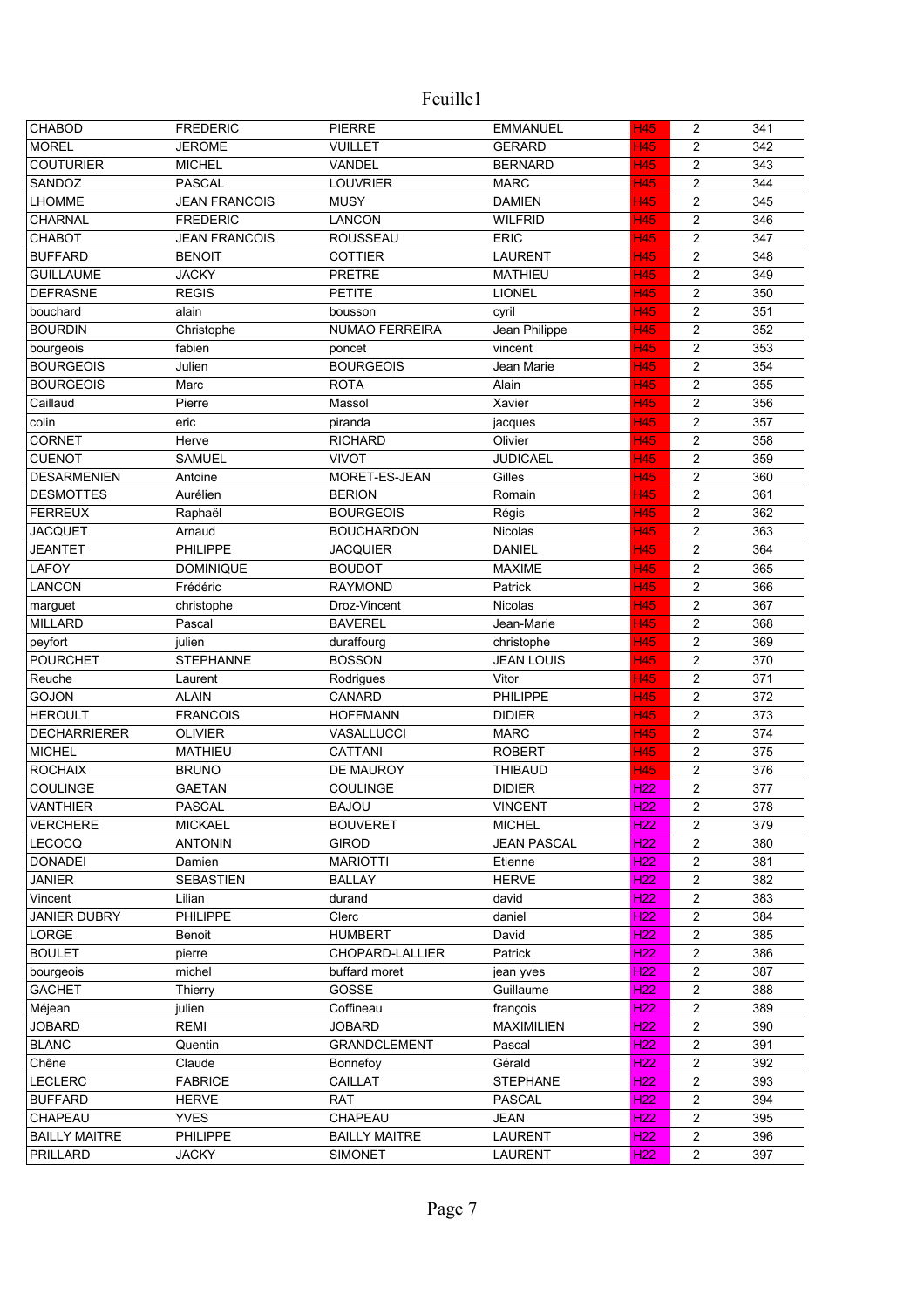| <b>DUPRAT</b>          | <b>DAVID</b>      | <b>GAUTHIER</b>           | <b>TONNY</b>         | H <sub>22</sub>  | 2                | 398 |
|------------------------|-------------------|---------------------------|----------------------|------------------|------------------|-----|
| <b>FAIVRE</b>          | <b>JEROME</b>     | <b>PLOTON</b>             | <b>SYLVAIN</b>       | <b>H22</b>       | 2                | 399 |
| <b>DAVID</b>           | <b>JEREMIE</b>    | <b>BASSIN</b>             | <b>NICOLAS</b>       | H <sub>22</sub>  | $\overline{2}$   | 400 |
| <b>MONNIN</b>          | <b>DOMINIQUE</b>  | DO                        | <b>HUNG</b>          | H <sub>22</sub>  | $\overline{2}$   | 401 |
| <b>JEAN PROST</b>      | <b>VINCENT</b>    | <b>VUILLET</b>            | <b>MICKAEL</b>       | H <sub>22</sub>  | $\overline{c}$   | 402 |
| <b>GADREY</b>          | <b>JEAN</b>       | <b>NICOLLE</b>            | <b>JEAN LOUIS</b>    | H <sub>22</sub>  | $\overline{c}$   | 403 |
| CHAPATTE               | <b>SEBASTIEN</b>  | <b>BLONDEAU TOINY</b>     | <b>FREDERIC</b>      | H <sub>22</sub>  | $\overline{2}$   | 404 |
| <b>TIREFORD</b>        | <b>CLEMENT</b>    | <b>LETOUBLON</b>          | JULIEN               | H <sub>22</sub>  | $\overline{2}$   | 405 |
| <b>BILLOT</b>          | <b>JEAN PAUL</b>  | <b>BILLOT</b>             | LOUIS                | H <sub>22</sub>  | $\overline{2}$   | 406 |
| Questglas              | Clement           | Grosjean                  | Benoit               | H <sub>22</sub>  | $\overline{2}$   | 407 |
| <b>NICOD</b>           | <b>SEBASTIEN</b>  | <b>BLONDEAU</b>           | <b>JEAN PHILIPPE</b> | H <sub>22</sub>  | $\overline{c}$   | 408 |
| Jeannin                | Daniel            | Krauth                    | Thibaut              | H <sub>22</sub>  | $\overline{c}$   | 409 |
| Boyer                  | Nicolas           | Rota                      | Gilles               | H <sub>22</sub>  | $\overline{2}$   | 410 |
| <b>CLERC</b>           | <b>ERIC</b>       | <b>BOBILLIER CHAUMONT</b> | <b>JEROME</b>        | H <sub>22</sub>  | $\overline{c}$   | 411 |
| mariaud                | jean claude       | zortea                    | christian            | H <sub>22</sub>  | $\overline{2}$   | 412 |
| <b>BOUVERET</b>        | <b>COLIN</b>      | <b>BOUVERET</b>           | LEO                  | H <sub>22</sub>  | $\overline{2}$   | 413 |
| <b>LACROIX</b>         | Stéphane          | <b>LACROIX</b>            | Hervé                | H <sub>22</sub>  | $\overline{2}$   | 414 |
| GOY                    | Agnès             | ANDRÉ                     | Gaëlle               | F45              | $\overline{2}$   | 415 |
| <b>BOUVERET</b>        | Mélanie           | Vandel                    |                      | F45              | $\overline{2}$   | 416 |
|                        |                   |                           | Lydiane              |                  |                  |     |
| Cottet                 | Sophie            | Mathevon                  | Catherine            | F45              | $\overline{2}$   | 417 |
| <b>ROUSSEAU</b>        | Claire            | <b>MATHEY</b>             | Virginie             | F45              | $\overline{2}$   | 418 |
| <b>LIARDON</b>         | <b>FRANCOISE</b>  | <b>BLONDEAU</b>           | <b>KAREEN</b>        | F45              | $\overline{c}$   | 419 |
| <b>DANNECKER</b>       | <b>LAURENCE</b>   | <b>DUBACH</b>             | <b>DANIELA</b>       | F45              | $\overline{2}$   | 420 |
| <b>FRANCOREY</b>       | <b>FRANCOISE</b>  | <b>BERRATTO</b>           | <b>KATHYA</b>        | F45              | $\overline{2}$   | 421 |
| <b>BECHE</b>           | <b>VALERIE</b>    | <b>DEHLINGER</b>          | <b>PASCALE</b>       | $\overline{F45}$ | $\overline{c}$   | 422 |
| <b>OUDIN</b>           | SOPHIE            | <b>SANS</b>               | LUCIE                | F45              | $\overline{c}$   | 423 |
| <b>CHICHOUX</b>        | <b>NELLY</b>      | <b>GOCYK</b>              | ANGELE               | F22              | $\overline{c}$   | 424 |
| Coste                  | Karine            | Coste                     | Edita                | F22              | $\overline{2}$   | 425 |
| Aguilar                | Cristina          | Jeandel                   | Stephanie            | F22              | $\overline{c}$   | 426 |
| <b>BESANCENET</b>      | Karine            | <b>PAILLARD</b>           | Aline                | F22              | $\overline{2}$   | 427 |
| Bouchan                | Estelle           | Groslambert               | Laura                | F <sub>22</sub>  | $\overline{2}$   | 428 |
| <b>BOULACHIN</b>       | <b>MANON</b>      | <b>MAIRE</b>              | LUCIE                | F22              | $\overline{2}$   | 429 |
| <b>BOULET</b>          | brigitte          | CHOPARD-LALLIER           | isabelle             | F <sub>22</sub>  | $\overline{2}$   | 430 |
| <b>BOUTERAON</b>       | Julie             | <b>BOUTERAON</b>          | Lara                 | F22              | $\overline{c}$   | 431 |
| <b>CRETIN-MAITENAZ</b> | Aude              | <b>TOURNIER</b>           | Carine               | F22              | $\overline{c}$   | 432 |
| Duchemin               | nathalie          | FLIPO DECHOZ              | claire               | F22              | $\boldsymbol{2}$ | 433 |
| <b>GARNACHE</b>        | <b>MARIE</b>      | <b>CLERC</b>              | <b>MARIE</b>         | F22              | $\overline{2}$   | 434 |
| guyon                  | charlotte         | piotte                    | anne lise            | F <sub>22</sub>  | 2                | 435 |
| <b>MAREY</b>           | Julia             | <b>BRON</b>               | Claire-Marie         | F22              | $\overline{2}$   | 436 |
| poillot                | sophie            | bouchat                   | delphine             | F22              | $\overline{2}$   | 437 |
| schemith               | emilie            | brulport                  | axelle               | F <sub>22</sub>  | $\overline{2}$   | 438 |
| ZAMBAUX                | Nadine            | <b>BESANCON</b>           | Jocelyne             | F <sub>22</sub>  | $\overline{c}$   | 439 |
| PENTRELLA              | NATHALIE          | <b>PAQUETTE</b>           | <b>ELISABETH</b>     | F <sub>22</sub>  | $\overline{c}$   | 440 |
| <b>ROSSETTI</b>        | <b>AGNES</b>      | <b>VILQUIN ROSSETTI</b>   | <b>BERTILLE</b>      | F22              | $\overline{c}$   | 441 |
| ABEL                   | <b>CLEMENTINE</b> | <b>ROUSSET</b>            | CHLOE                | F <sub>22</sub>  | $\overline{c}$   | 442 |
| <b>GUINARD</b>         | ANNE              | <b>ROGER</b>              | <b>FLORENCE</b>      | F22              | $\overline{2}$   | 443 |
| <b>BOURGIN MILLET</b>  | <b>CECILE</b>     | <b>MOTTE</b>              | <b>ELIANE</b>        | F22              | $\overline{c}$   | 444 |
| CARON                  | NATHALIE          | <b>GRENARD</b>            | <b>VIVIANE</b>       | F22              | $\overline{c}$   | 445 |
| <b>DROZ VINCENT</b>    | <b>CECILE</b>     | LACOUR                    | NATHALIE             | F22              | $\boldsymbol{2}$ | 446 |
| <b>PETITE</b>          | SONIA             | <b>BATISTOLO</b>          | <b>ALINE</b>         | F22              | $\overline{2}$   | 447 |
| <b>GROSJEAN</b>        | CATHERINE         | <b>FOURNIER</b>           | <b>DOMINIQUE</b>     | F <sub>22</sub>  | $\overline{c}$   | 448 |
| LANQUETIN              | ANNE LAURE        | LANQUETIN                 | <b>CECILE</b>        | F <sub>22</sub>  | $\overline{2}$   | 449 |
| PANOUILLOT             | ANNE              | <b>BOLE RICHARD</b>       | <b>ISABELLE</b>      | F22              | $\overline{2}$   | 450 |
| SAMBARDIER             | PIERRE YVES       | <b>MOROIS</b>             | <b>PERRINE</b>       | M45              | $\boldsymbol{2}$ | 451 |
| <b>DAMPENON</b>        | <b>SYLVAIN</b>    | <b>GIRARDET</b>           | <b>PATRICIA</b>      | M45              | $\overline{c}$   | 452 |
| <b>Botton</b>          | Joris             | <b>ROLAND</b>             | Lison                | M45              | $\boldsymbol{2}$ | 453 |
| CHENEVAL               | <b>CHRISTINE</b>  | SAMUEL                    | CHRistian            | M45              | $\overline{2}$   | 454 |
|                        |                   |                           |                      |                  |                  |     |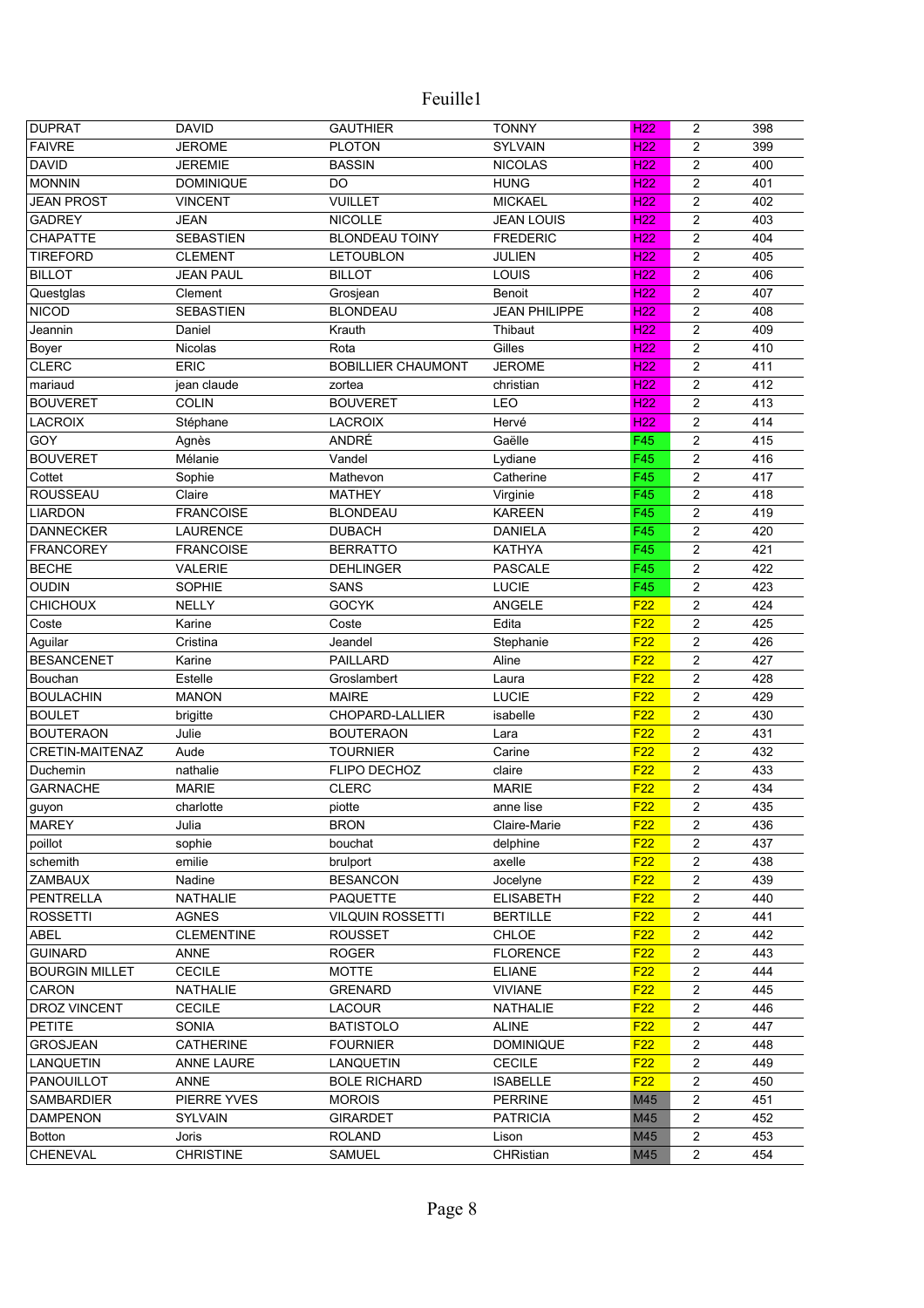| <b>DUPRE</b>                    | Benoit                          | <b>ROL</b>                      | Emeline                        | M45        | 2                                | 455        |
|---------------------------------|---------------------------------|---------------------------------|--------------------------------|------------|----------------------------------|------------|
| <b>MOUROT</b>                   | Sophie                          | <b>BERTRAND</b>                 | David                          | M45        | 2                                | 456        |
| <b>PICARD</b>                   | Delphine                        | <b>PICARD</b>                   | Jean-Michel                    | M45        | $\overline{c}$                   | 457        |
| <b>ROBERT</b>                   | Fabienne                        | <b>RABEYRIN</b>                 | Jean-Pierre                    | M45        | $\overline{c}$                   | 458        |
| <b>REEB</b>                     | <b>CHRISTOPHE</b>               | <b>REEB</b>                     | <b>VIRGINIE</b>                | M45        | $\overline{c}$                   | 459        |
| <b>BOKAN</b>                    | <b>JEAN FRANCOIS</b>            | <b>BOKAN</b>                    | <b>PATRICIA</b>                | M45        | 2                                | 460        |
| <b>DIOT</b>                     | <b>PRISCILLA</b>                | <b>DIOT</b>                     | <b>PASCAL</b>                  | M45        | 2                                | 461        |
| <b>LAMPERT</b>                  | <b>PHILIPPE</b>                 | <b>FAIVRE</b>                   | <b>FANNY</b>                   | M45        | $\overline{c}$                   | 462        |
| <b>DECHAMBRE</b>                | <b>DOMINIQUE</b>                | <b>FOURDINIER</b>               | France MARIE                   | M45        | 2                                | 463        |
| <b>GROSSIORT</b>                | <b>FRANCOISE</b>                | <b>BERTHET</b>                  | <b>JEAN CLAUDE</b>             | M45        | $\overline{c}$                   | 464        |
| <b>ROUSSEL</b>                  | <b>OLIVIER</b>                  | <b>ROUSSEL</b>                  | <b>ISABELLE</b>                | M45        | $\overline{\mathbf{c}}$          | 465        |
| <b>JOLY</b>                     | <b>FELICIEN</b>                 | CARREZ                          | <b>CELINE</b>                  | M45        | $\overline{\mathbf{c}}$          | 466        |
| <b>GRANDCLEMENT</b>             | <b>YVES</b>                     | <b>JOIGNEAULT</b>               | <b>CLAIRE</b>                  | M45        | $\overline{c}$                   | 467        |
| <b>PARISOT</b>                  | Jean-Michel                     | <b>PARISOT</b>                  | Clara                          | M22        | $\overline{c}$                   | 468        |
| <b>BOURGEAT</b>                 | <b>GAELLE</b>                   | <b>POURCHET</b>                 | <b>YVAN</b>                    | M22        | $\overline{c}$                   | 469        |
| <b>Dhote</b>                    | Clovis                          | Jeannin                         | Aurélie                        | <b>M22</b> | $\overline{c}$                   | 470        |
| QUERRY                          | <b>OCEANE</b>                   | <b>QUERRY</b>                   | PHILIPPE                       | M22        | $\overline{c}$                   | 471        |
| <b>MASSON</b>                   | <b>MATHILDE</b>                 | <b>DOUDIER</b>                  | <b>GERALD</b>                  | <b>M22</b> | $\overline{c}$                   | 472        |
| baverel                         | cindy                           | <b>Baverel</b>                  | tony                           | <b>M22</b> | $\overline{c}$                   | 473        |
| <b>AUDEVARD</b>                 | <b>PATRICK</b>                  | <b>AUDEVARD</b>                 | <b>ANNELISE</b>                | <b>M22</b> | $\overline{c}$                   | 474        |
| <b>CHENEVAL</b>                 | <b>LUDOVIC</b>                  | CHENEVAL                        | <b>SOLENE</b>                  | <b>M22</b> | $\overline{c}$                   | 475        |
| Jacquet                         | Catherine                       | jacquet                         | Valentin                       | M22        | $\overline{\mathbf{c}}$          | 476        |
| <b>GUION</b>                    | Jean-Baptiste                   | <b>GUION</b>                    | Hélène                         | M22        | $\overline{c}$                   | 477        |
| CHARDEVEL                       | <b>SYLVIE</b>                   | <b>LECUYER</b>                  | <b>LAURENT</b>                 | M22        | $\overline{c}$                   | 478        |
| Jacquin                         | Cyndi                           | <b>BURRI</b>                    | Alexandre                      | M22        | $\overline{\mathbf{c}}$          | 479        |
| Mouillebouche                   | Emeric                          | Genre-Grandpierre               | Kelly                          | M22        | $\overline{c}$                   | 480        |
| <b>GENSSE</b>                   | Philippe                        | <b>GENSSE</b>                   | Nathalie                       | M22        | $\overline{c}$                   | 481        |
| GUY                             | Jocelyn                         | <b>LIGNEY</b>                   | <b>Brigitte</b>                | M22        | $\overline{c}$                   | 482        |
| humbert                         | celine                          | humbert                         | Yann                           | M22        | $\overline{c}$                   | 483        |
| <b>MAGNIN</b>                   | <b>FLORIAN</b>                  | <b>RAT</b>                      | <b>ELODIE</b>                  | M22        | $\overline{c}$                   | 484        |
| <b>MUSTER</b>                   | <b>ADELINE</b>                  | <b>WATIEZ</b>                   | <b>JEREMY</b>                  | M22        | $\overline{c}$                   | 485        |
| <b>BONNIN</b>                   | <b>CHRISTINE</b>                | <b>BONNIN</b>                   | <b>MICHEL</b>                  | M22        | $\overline{c}$                   | 486        |
| <b>PRUDENT</b>                  | <b>BENJAMIN</b>                 | <b>CORDIER</b>                  | <b>MAUD</b>                    | M22        | $\overline{c}$                   | 487        |
| <b>DEPERDUSSIN</b>              | <b>ERIC</b>                     | <b>DEPERDUSSIN</b>              | <b>ISABELLE</b>                | M22        | $\overline{c}$                   | 488        |
| VALLET                          | <b>SARAH</b>                    | <b>VOITTOT</b>                  | <b>JEAN MARIE</b>              | M22        |                                  | 489        |
|                                 |                                 |                                 |                                |            | 2                                |            |
| <b>PESENTI</b><br><b>MICHEL</b> | <b>VICTORIA</b><br><b>ELISE</b> | <b>VUILLET</b><br><b>MICHEL</b> | <b>ROMAIN</b><br><b>THOMAS</b> | M22        | $\overline{2}$<br>$\overline{c}$ | 490<br>491 |
|                                 |                                 |                                 |                                | M22        |                                  |            |
| <b>BAILLY BASIN</b>             | <b>EDOUARD</b>                  | <b>LABOURIER</b>                | <b>CELINE</b>                  | M22        | $\overline{c}$                   | 492        |
| desset                          | jennifer                        | bourgin                         | yanic                          | M22        | $\overline{c}$                   | 493        |
| <b>CRETIN</b>                   | Stephane                        | <b>JEUNET</b>                   | Maud                           | M22        | 2                                | 494        |
| Faivre                          | Marjolaine                      | Faivre                          | Patrice                        | M22        | 2                                | 495        |
| Gallois                         | Franck                          | Gallois                         | delphine                       | M22        | 2                                | 496        |
| MARCEAU                         | Fabienne                        | <b>MARCEAU</b>                  | Jean Pierre                    | M22        | $\overline{\mathbf{c}}$          | 497        |
| <b>ROSSELET</b>                 | <b>HONORINE</b>                 | <b>DESBORDES</b>                | JULIEN                         | <b>M22</b> | $\overline{\mathbf{c}}$          | 498        |
| <b>BEAUNE</b>                   | <b>STEPHANE</b>                 | <b>BAUNE</b>                    | <b>CECILE</b>                  | M22        | $\overline{c}$                   | 499        |
| <b>SALVI</b>                    | <b>ROSINE</b>                   | <b>BINETRUY</b>                 | <b>STEPHANE</b>                | M22        | $\overline{\mathbf{c}}$          | 500        |
| CARON                           | Vincent                         | CHAMPAGNE                       | Jacques                        | <b>H45</b> | 3                                | 501        |
| Colau                           | Alexandre                       | Guenon                          | Philippe                       | H45        | 3                                | 502        |
| Hugonnard                       | Alex                            | Mercier                         | Loic                           | H45        | 3                                | 503        |
| <b>MAILLET</b>                  | Cédric                          | COURBERAND                      | Patrice                        | <b>H45</b> | 3                                | 504        |
| <b>FLIPO</b>                    | Etienne                         | <b>BANDIERA</b>                 | François-Xavier                | H45        | 3                                | 505        |
| Hodel                           | Markus                          | Jeanneret                       | Yvan                           | H45        | 3                                | 506        |
| <b>MODOUX</b>                   | Christophe                      | <b>GARNIER</b>                  | Romain                         | <b>H45</b> | 3                                | 507        |
| <b>MONNOT</b>                   | Damien                          | <b>DARTEVELLE</b>               | Amaury                         | H45        | 3                                | 508        |
| <b>PILLOIX</b>                  | <b>VINCENT</b>                  | <b>TRONTIN</b>                  | <b>NICOLAS</b>                 | H45        | 3                                | 509        |
| <b>CRETIN MAITENAZ</b>          | Thierry                         | <b>MOUCHEL</b>                  | Nicolas                        | H45        | 3                                | 510        |
| <b>ESCOFFIER</b>                | <b>CLAUDE</b>                   | <b>TOURNIER</b>                 | <b>JEAN CLAUDE</b>             | <b>H45</b> | $\mathfrak{S}$                   | 511        |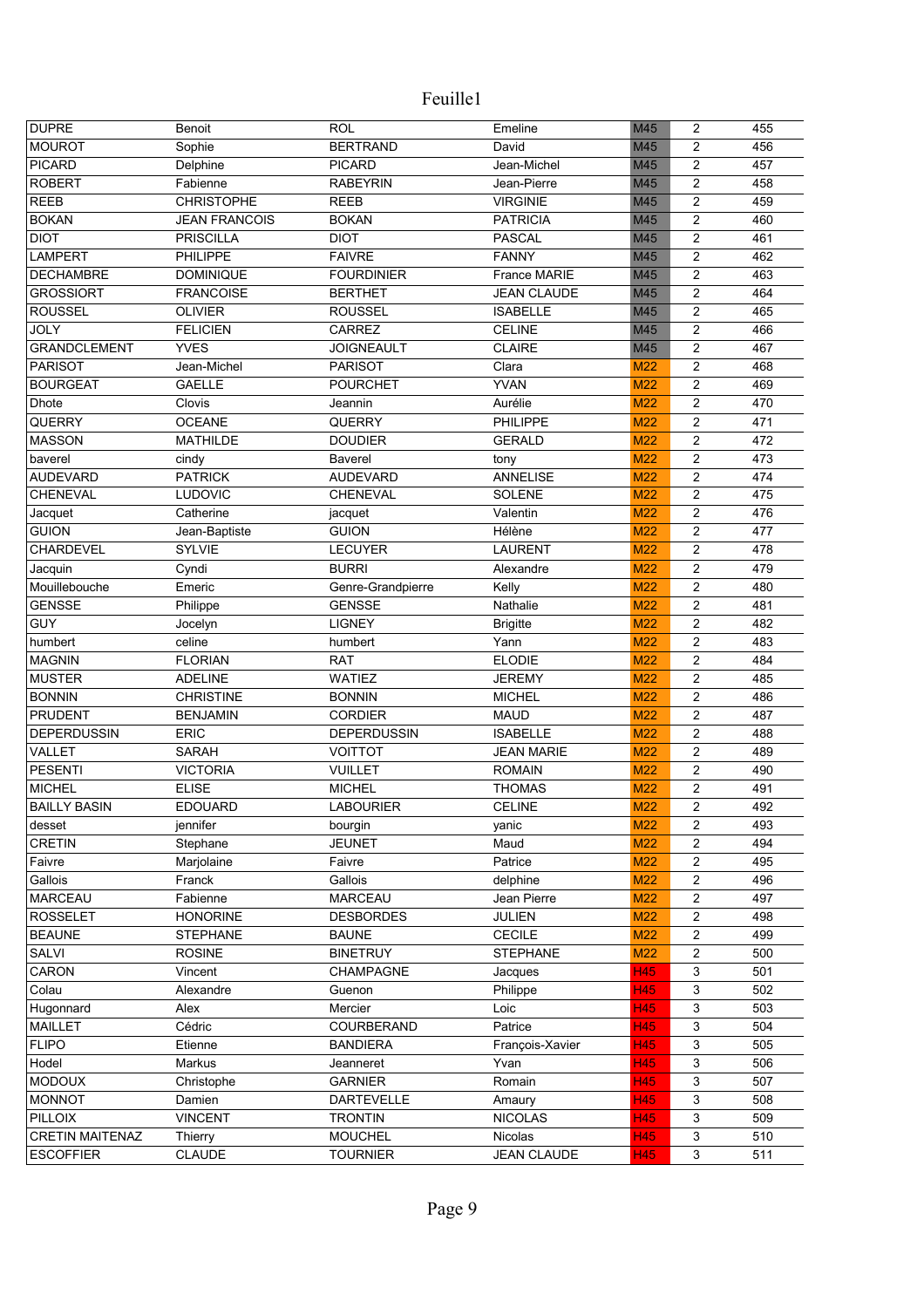| COLARD            | <b>VINCENT</b>   | <b>ROY</b>            | PHILIPPE           | <b>H45</b> | 3 | 512 |
|-------------------|------------------|-----------------------|--------------------|------------|---|-----|
| <b>JOLY</b>       | <b>VINCENT</b>   | SOYER                 | JULIEN             | <b>H45</b> | 3 | 513 |
| <b>GRAPPE</b>     | <b>RAYMOND</b>   | <b>BEZIN</b>          | <b>PASCAL</b>      | <b>H45</b> | 3 | 514 |
| alpy              | david            | cordier               | bruno              | H45        | 3 | 515 |
| berthaut          | aurelien         | laugier               | matthieu           | H45        | 3 | 516 |
| <b>Billet</b>     | Laurent          | Bôle                  | Nicolas            | <b>H45</b> | 3 | 517 |
| <b>VUILLET</b>    | <b>CHRISTIAN</b> | <b>TEDOLDI</b>        | <b>RAPHAEL</b>     | <b>H45</b> | 3 | 518 |
| <b>FRANTZ</b>     | <b>KEVIN</b>     | <b>CRETIN</b>         | <b>GAETAN</b>      | H45        | 3 | 519 |
| <b>GIRARD</b>     | <b>ERIC</b>      | <b>GIRARD</b>         | <b>GABRIEL</b>     | H45        | 3 | 520 |
| <b>VIENNET</b>    | <b>VINCENT</b>   | <b>SENGER</b>         | <b>OLIVIER</b>     | <b>H45</b> | 3 | 521 |
| <b>PERRIN</b>     | GUY              | <b>DEFORET</b>        | <b>CHRISTIAN</b>   | H45        | 3 | 522 |
| <b>CHALVIN</b>    | <b>MARC</b>      | CHANAL                | <b>FRANCOIS</b>    | H45        | 3 | 523 |
| <b>BESSERO</b>    | <b>YVES</b>      | <b>VILQUIN</b>        | <b>MICHEL</b>      | <b>H45</b> | 3 | 524 |
| <b>AUBAS</b>      | Romain           | <b>COLLIN</b>         | Guillaume          | H45        | 3 | 525 |
| <b>BAILLAUD</b>   | joseph           | <b>BAILLAUD</b>       | <b>MICHEL</b>      | <b>H45</b> | 3 | 526 |
| Baud              | Christophe       | <b>Brenet</b>         | Josselin           | H45        | 3 | 527 |
| belon             | francois         | belin                 | nicolas            | H45        | 3 | 528 |
| <b>BENOIT</b>     | Stéphane         | <b>NICOD</b>          | Alexandre          | H45        | 3 | 529 |
| <b>BONNET</b>     | Nathanael        | <b>PERRIN</b>         | Thibaut            | <b>H45</b> | 3 | 530 |
|                   | JEAN-LUC         | <b>MOUREAUX</b>       |                    |            |   |     |
| <b>BOUVERET</b>   |                  |                       | <b>MARC</b>        | <b>H45</b> | 3 | 531 |
| <b>CHABOD</b>     | Stephane         | <b>FAIVRE</b>         | Pierre             | <b>H45</b> | 3 | 532 |
| <b>CHAPUIS</b>    | Sebastien        | <b>FOURNIER</b>       | Olivier            | <b>H45</b> | 3 | 533 |
| Chopard           | Christian        | Cheval                | David              | <b>H45</b> | 3 | 534 |
| cordier           | laurent          | <b>Bobillier</b>      | Jean Paul          | <b>H45</b> | 3 | 535 |
| de sars           | bertrand         | lavigne               | bruno              | <b>H45</b> | 3 | 536 |
| delorme           | julien           | delorme               | franck             | H45        | 3 | 537 |
| <b>DELVECCHIO</b> | <b>ERIC</b>      | <b>WAGNIERES</b>      | <b>JEAN-PIERRE</b> | <b>H45</b> | 3 | 538 |
| <b>DROMAS</b>     | Serge            | <b>BOU</b>            | André              | <b>H45</b> | 3 | 539 |
| <b>DUBOIS</b>     | Loic             | LEGENDRE              | Cédric             | <b>H45</b> | 3 | 540 |
| <b>FAIVRE</b>     | ERIC             | <b>FAVROT</b>         | <b>THIERRY</b>     | <b>H45</b> | 3 | 541 |
| <b>FERTEZ</b>     | <b>ROMAIN</b>    | <b>PIDOUX</b>         | <b>LUDOVIC</b>     | <b>H45</b> | 3 | 542 |
| <b>FLOT</b>       | Bernard          | <b>VIEILLE</b>        | Daniel             | <b>H45</b> | 3 | 543 |
| <b>FRELET</b>     | <b>SAMUEL</b>    | <b>FAIVRE PIERRET</b> | <b>JEAN</b>        | <b>H45</b> | 3 | 544 |
| <b>GARDETTE</b>   | Julien           | <b>GARDETTE</b>       | Guillaume          | H45        | 3 | 545 |
| <b>GIDO</b>       | Yves-Jérôme      | <b>BRUTILLOT</b>      | Jérémie            | <b>H45</b> | 3 | 546 |
| <b>HURTE</b>      | Sylvain          | <b>NICOD</b>          | Pierre             | <b>H45</b> | 3 | 547 |
| <b>LANDES</b>     | Marc             | <b>BRUNIERE</b>       | Vincent            | H45        | 3 | 548 |
| MILA              | Gregory          | <b>BOURLIER</b>       | Cedric             | <b>H45</b> | 3 | 549 |
| <b>NICOD</b>      | Samuel           | <b>MOUGIN</b>         | <b>YANNICK</b>     | <b>H45</b> | 3 | 550 |
| Oriot             | Philippe         | Josset                | Didier             | <b>H45</b> | 3 | 551 |
| <b>OUDIN</b>      | Jérôme           | <b>BONNET</b>         | Romain             | H45        | 3 | 552 |
| PHILIPPOTEAUX     | <b>JEREMIE</b>   | <b>WENGER</b>         | <b>MAXIME</b>      | H45        | 3 | 553 |
| Plantard          | Romain           | Festas                | Jean-François      | <b>H45</b> | 3 | 554 |
| <b>PODICO</b>     | christophe       | TREAND                | <b>PASCAL</b>      | <b>H45</b> | 3 | 555 |
| <b>PREVOT</b>     | Julien           | <b>PREVOT</b>         | Nicolas            | <b>H45</b> | 3 | 556 |
| <b>ROCHET</b>     | Sylvain          | <b>ROCHET</b>         | Julien             | <b>H45</b> | 3 | 557 |
| <b>ROGE</b>       | <b>HENRI</b>     | <b>DUREL</b>          | Stéphane           | <b>H45</b> | 3 | 558 |
| Rougny            | Laurent          | <b>ARNOUX</b>         | Guillaume          | <b>H45</b> | 3 | 559 |
| <b>THEVENET</b>   | Luc              | <b>FORISSIER</b>      | Christian          | <b>H45</b> | 3 | 560 |
| Thomi             | Michael          | Berdoz                | Clément            | <b>H45</b> | 3 | 561 |
| VALLET            | <b>GEROME</b>    | JEANNEROD             | <b>SAMUEL</b>      | <b>H45</b> | 3 | 562 |
| Viard             | Daniel           | Stébé-Rivet           | Thomas             | H45        | 3 | 563 |
| <b>DELAMARRE</b>  | <b>PIERRE</b>    | <b>BOUDAY</b>         | <b>LUC</b>         | H45        | 3 | 564 |
| <b>GUILLOT</b>    | <b>JEROME</b>    | <b>GOMBERT</b>        | <b>LAURENT</b>     | H45        | 3 | 565 |
| CUVILO            | <b>ROGER</b>     | <b>GUERINEAU</b>      | <b>HERVE</b>       | H45        | 3 | 566 |
| <b>VIVOT</b>      | <b>FREDERIC</b>  | <b>JACQUOT</b>        | <b>ARNAUD</b>      | H45        | 3 | 567 |
| <b>AUBINIERE</b>  | <b>SEBASTIEN</b> | <b>MARGUET</b>        | YOANN              | <b>H45</b> | 3 | 568 |
|                   |                  |                       |                    |            |   |     |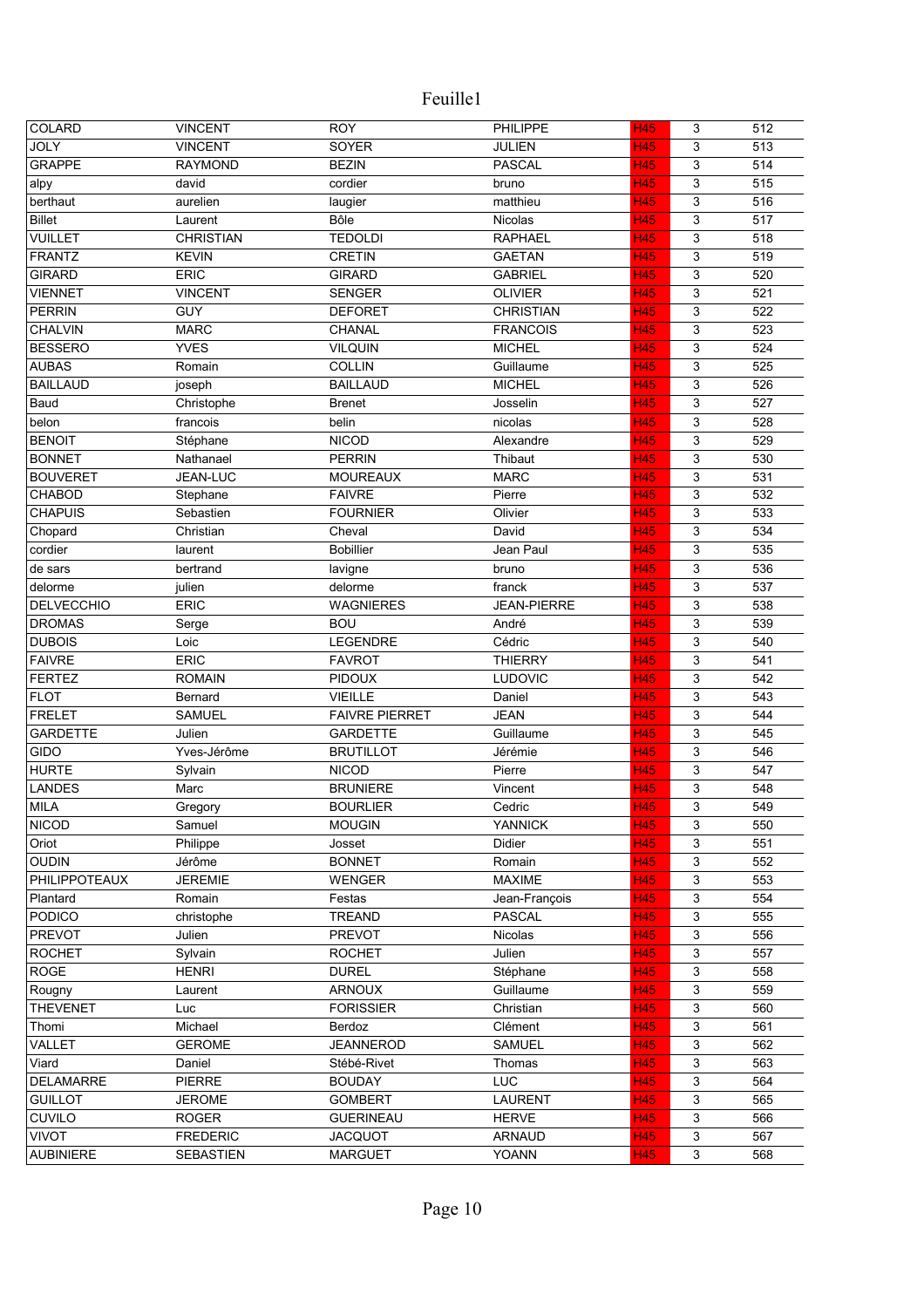| <b>ROLAND</b>            | <b>ADRIEN</b>        | <b>PIRAT</b>            | <b>ALEXANDRE</b>   | <b>H45</b>                         | 3                         | 569 |
|--------------------------|----------------------|-------------------------|--------------------|------------------------------------|---------------------------|-----|
| <b>MOLLIER</b>           | <b>VINCENT</b>       | <b>MOLLIER</b>          | <b>GUY</b>         | <b>H45</b>                         | 3                         | 570 |
| LABBE                    | <b>PIERRE</b>        | <b>MEUTERLOS</b>        | <b>STEPHANE</b>    | <b>H45</b>                         | 3                         | 571 |
| <b>DURAND</b>            | <b>ANTOINE</b>       | <b>GIRARD</b>           | <b>NORBERT</b>     | <b>H45</b>                         | 3                         | 572 |
| PERNET MUGNIER           | <b>SEBASTIEN</b>     | PERNET MUGNIER          | <b>ROMAIN</b>      | <b>H45</b>                         | 3                         | 573 |
| <b>RINALDI</b>           | <b>JEAN PHILIPPE</b> | <b>PIARD</b>            | <b>GUILLHOME</b>   | <b>H45</b>                         | 3                         | 574 |
| <b>LACROIX</b>           | <b>SEBASTIEN</b>     | <b>PAULIN</b>           | <b>LAURENT</b>     | <b>H45</b>                         | 3                         | 575 |
| <b>SENOT</b>             | <b>LIONEL</b>        | <b>MONNET</b>           | <b>SEBASTIEN</b>   | <b>H45</b>                         | 3                         | 576 |
| <b>COMBY</b>             | <b>JEAN YVES</b>     | <b>METEAU</b>           | <b>LIONEL</b>      | <b>H45</b>                         | 3                         | 577 |
| CAIRE                    | <b>EMMANUEL</b>      | <b>MELIN</b>            | <b>GILLES</b>      | <b>H45</b>                         | 3                         | 578 |
| CARON                    | <b>DIDIER</b>        | <b>PERRAD</b>           | <b>CHRISTOPHE</b>  | <b>H45</b>                         | 3                         | 579 |
| <b>PASTEUR</b>           | <b>THIERRY</b>       | <b>LASNEL</b>           | <b>LOIC</b>        | H45                                | 3                         | 580 |
| <b>POMMIER</b>           | <b>RENE</b>          | <b>VALENTI</b>          | <b>VINCENT</b>     | <b>H45</b>                         | 3                         | 581 |
| <b>HUMILIERE</b>         | <b>GERARD</b>        | <b>CORLAY</b>           | <b>JEAN YVES</b>   | <b>H45</b>                         | 3                         | 582 |
| <b>BERTHOIS</b>          | <b>PHILIPPE</b>      | LE NY                   | <b>JOEL</b>        | <b>H45</b>                         | 3                         | 583 |
| <b>TESTU</b>             | <b>FREDERIC</b>      | <b>GRAHAM</b>           | <b>MARC</b>        | <b>H45</b>                         | 3                         | 584 |
| <b>VILLIGER</b>          | <b>ALAIN</b>         | <b>VILLIGER</b>         | <b>DAMIEN</b>      | <b>H45</b>                         | 3                         | 585 |
| <b>BOURDIER</b>          | NAHANAEL             | <b>BOURDIER</b>         | <b>AURELIEN</b>    | <b>H45</b>                         | 3                         | 586 |
| <b>DEFOUGERES</b>        | <b>FRANCOIS</b>      | <b>TACCHINI</b>         | <b>BRUNO</b>       | <b>H45</b>                         | 3                         | 587 |
| <b>REYDELLET</b>         | <b>FRANCOIS</b>      | <b>DUREY</b>            | <b>QUENTIN</b>     | H45                                | 3                         | 588 |
| <b>BONNET</b>            | <b>MANUEL</b>        | <b>CATTIN</b>           | <b>YANNICK</b>     | <b>H45</b>                         | 3                         | 589 |
| <b>ALBRECHT</b>          | <b>MICHEL</b>        | <b>LE GALLIC</b>        | <b>JEAN MARC</b>   | H45                                | 3                         | 590 |
| <b>LECLERC</b>           | <b>ANTOINE</b>       | <b>DUFFAIT</b>          | <b>FLORENT</b>     | H45                                | 3                         | 591 |
| <b>ETIENNE</b>           | <b>FRANCOIS</b>      | <b>MARTIN</b>           | PHILIPPE           | <b>H45</b>                         | 3                         | 592 |
| <b>PAUTET</b>            | <b>PASCAL</b>        | <b>RAYMOND</b>          | <b>THIBAUD</b>     | H45                                | 3                         | 593 |
| <b>COURTINE</b>          | <b>HERVE</b>         | <b>PETROFF</b>          | <b>BORIS</b>       | H45                                | 3                         | 594 |
| <b>CHOUARD</b>           | <b>JEAN MARIE</b>    | <b>BATLOGG</b>          | <b>CHRISTIAN</b>   | H45                                | 3                         | 595 |
| Schulze                  | Olivier              |                         |                    | H <sub>22</sub>                    | 3                         | 596 |
|                          |                      | Sailley                 | Nicolas            |                                    |                           |     |
| ANGELLOZ-NICOUD          | Michel               | ANGELLOZ-NICOUD         | Eric               | H <sub>22</sub><br>H <sub>22</sub> | 3                         | 597 |
| <b>BOUCHET</b>           | <b>JACQUES</b>       | <b>OULEVEY</b>          | <b>JEAN PIERRE</b> |                                    | 3                         | 598 |
| LECUYER--CHARDEVEL SIMON |                      | <b>SALVI</b>            | <b>THOMAS</b>      | H <sub>22</sub>                    | 3                         | 599 |
| <b>ANDREUTTI</b>         | Robin                | <b>FOURCADE</b>         | Julien             | H <sub>22</sub>                    | 3                         | 600 |
| Auberson                 | Jean                 | palmieri                | giovanni           | H <sub>22</sub>                    | 3                         | 601 |
| <b>BEGUIN</b>            | Jean-Luc             | <b>LUCAS</b>            | Pierre             | H <sub>22</sub>                    | 3                         | 602 |
| <b>BERTHET</b>           | Thierry              | <b>GERDIL-MARGUERON</b> | Thierry            | H <sub>22</sub>                    | 3                         | 603 |
| bertin mourot            | jacky                | salvi                   | jean paul          | H <sub>22</sub>                    | 3                         | 604 |
| <b>BEUCHER</b>           | Mickael              | <b>THIRAULT</b>         | Charles            | H <sub>22</sub>                    | 3                         | 605 |
| Bron                     | Alain                | Rouland                 | Jean François      | H <sub>22</sub>                    | 3                         | 606 |
| <b>BUCHARLES</b>         | <b>CHRISTOPHE</b>    | <b>MEYNET</b>           | <b>YVON</b>        | H <sub>22</sub>                    | 3                         | 607 |
| <b>BUSSER</b>            | Alexandre            | <b>Busser</b>           | Thomas             | H <sub>22</sub>                    | 3                         | 608 |
| carturan                 | daniel               | picart                  | jérôme             | H <sub>22</sub>                    | 3                         | 609 |
| David                    | Herve                | Multrier                | Gilles             | H <sub>22</sub>                    | 3                         | 610 |
| <b>FAIVRE</b>            | Laurent              | <b>LAMBERT</b>          | Mickael            | H <sub>22</sub>                    | 3                         | 611 |
| <b>FAVROT</b>            | Jean-Luc             | <b>FAVROT</b>           | <b>TOM</b>         | H <sub>22</sub>                    | 3                         | 612 |
| gailly                   | yoann                | chamot                  | romain             | H <sub>22</sub>                    | $\mathfrak{S}$            | 613 |
| GANZER                   | <b>ERIC</b>          | <b>FAIVRE</b>           | <b>FABRICE</b>     | H <sub>22</sub>                    | $\mathfrak{S}$            | 614 |
| Garcin                   | Frederic             | Perrin                  | Christophe         | H <sub>22</sub>                    | $\ensuremath{\mathsf{3}}$ | 615 |
| gindre cuet              | mickael              | dumont girard           | françois           | H <sub>22</sub>                    | 3                         | 616 |
| <b>GIRARD</b>            | Claude               | <b>DUXIN</b>            | Eric               | H <sub>22</sub>                    | 3                         | 617 |
| Jacquet                  | Guillaume            | Macioce                 | Alexandre          | H <sub>22</sub>                    | 3                         | 618 |
| meiller                  | marc                 | meiller                 | theophane          | <b>H22</b>                         | 3                         | 619 |
| mercier                  | frederic             | mercier                 | christophe         | H <sub>22</sub>                    | 3                         | 620 |
| Miranda                  | Henrique             | Miranda                 | Placido            | H <sub>22</sub>                    | 3                         | 621 |
| Mirmand                  | Pierre               | Roy                     | Eric               | H <sub>22</sub>                    | 3                         | 622 |
| <b>MONDET</b>            | Claude               | Paillard                | Bertrand           | H <sub>22</sub>                    | 3                         | 623 |
| <b>MONNOT</b>            | Louis                | Goudet                  | François           | H <sub>22</sub>                    | 3                         | 624 |
| <b>NUGUES</b>            | Hervé                | <b>NUGUES</b>           | Alain              | H <sub>22</sub>                    | 3                         | 625 |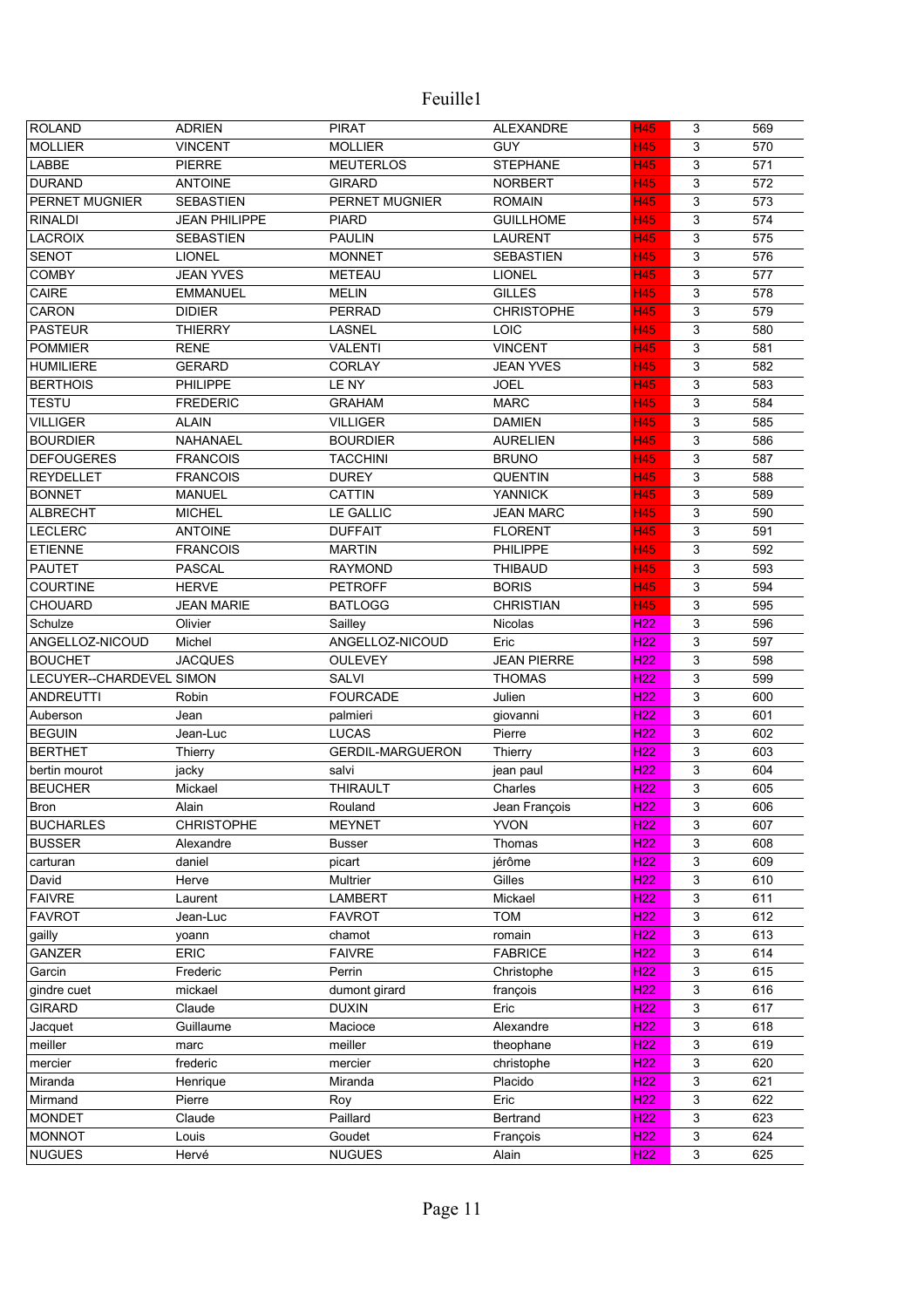| <b>PAULIN</b>                    | Romain                          | <b>BONNE</b>                         | Johan                       | H <sub>22</sub> | 3      | 626 |
|----------------------------------|---------------------------------|--------------------------------------|-----------------------------|-----------------|--------|-----|
| <b>PIALAT</b>                    | <b>BASTIEN</b>                  | <b>PIALAT</b>                        | <b>SERGE</b>                | H <sub>22</sub> | 3      | 627 |
| <b>REGAZZONI</b>                 | arthur                          | <b>REGAZZONI</b>                     | hugues                      | H <sub>22</sub> | 3      | 628 |
| Rollin                           | Christian                       | Gay                                  | Patrice                     | H <sub>22</sub> | 3      | 629 |
| <b>TOURNIER</b>                  | <b>JEAN-LUC</b>                 | <b>TOURNIER</b>                      | <b>RAPHAEL</b>              | H <sub>22</sub> | 3      | 630 |
| <b>VAUCHEZ</b>                   | Yvon                            | <b>LEFEVRE</b>                       | maxime                      | H <sub>22</sub> | 3      | 631 |
| <b>MUSSILLON</b>                 | <b>VINCENT</b>                  | <b>MUSSILLON</b>                     | <b>PAUL</b>                 | H <sub>22</sub> | 3      | 632 |
| <b>LECOMTE</b>                   | <b>REMY</b>                     | <b>MACABIES</b>                      | <b>PIERRE</b>               | H <sub>22</sub> | 3      | 633 |
| <b>PARENT</b>                    | <b>PATRICE</b>                  | <b>ROUSSY</b>                        | <b>MATHIEU</b>              | <b>H22</b>      | 3      | 634 |
| <b>ROULLET</b>                   | <b>MICKAEL</b>                  | <b>ROBERT</b>                        | <b>DAVID</b>                | <b>H22</b>      | 3      | 635 |
| CANARD                           | <b>CLEMENT</b>                  | <b>GAILLARD</b>                      | <b>HERVE</b>                | H <sub>22</sub> | 3      | 636 |
| <b>ALLAIS</b>                    | <b>FLORENT</b>                  | <b>RICHARD</b>                       | <b>FRANCOIS XAVIER</b>      | H <sub>22</sub> | 3      | 637 |
| PACQUELET                        | <b>ERIC</b>                     | <b>PARIS</b>                         | <b>DAMIEN</b>               | H <sub>22</sub> | 3      | 638 |
| <b>GUILLERMIMET</b>              | <b>JEAN CHRISTOPHE</b>          | <b>BEJANIN</b>                       | <b>SYLVAIN</b>              | H <sub>22</sub> | 3      | 639 |
| <b>PAILLARD</b>                  | <b>LIONEL</b>                   | <b>PAILLARD</b>                      | <b>GEOFFREY</b>             | H <sub>22</sub> | 3      | 640 |
| VANDEWATTYNE                     | <b>FELIX</b>                    | <b>FERNANDES</b>                     | <b>CHARLES</b>              | H <sub>22</sub> | 3      | 641 |
| <b>DAMEY</b>                     | <b>THOMAS</b>                   | <b>WENDLINGER</b>                    | <b>BERTRAND</b>             | H <sub>22</sub> | 3      | 642 |
| PACOUD                           | <b>JUSTIN</b>                   | <b>ROMAND</b>                        | <b>BRYAN</b>                | H <sub>22</sub> | 3      | 643 |
| <b>MOREL</b>                     | <b>ANTHONY</b>                  | <b>SCHMIDT</b>                       | <b>SYLVAIN</b>              | H <sub>22</sub> | 3      | 644 |
| <b>BOURLIOUX</b>                 | <b>MICHEL</b>                   | <b>BIEHLER</b>                       | <b>DIDIER</b>               | H <sub>22</sub> | 3      | 645 |
| PATOUILLARD                      | <b>ARNAUD</b>                   | <b>SMANIOTTO</b>                     | <b>PHILIPPE</b>             | H <sub>22</sub> | 3      | 646 |
| <b>FERCOT</b>                    | <b>EMMANUEL</b>                 | <b>KOBLER</b>                        | <b>HERVE</b>                | H <sub>22</sub> | 3      | 647 |
| <b>POULET</b>                    | <b>MARC</b>                     | <b>MAIRE</b>                         | <b>SYLVAIN</b>              | H <sub>22</sub> | 3      | 648 |
| <b>MONNIER</b>                   | <b>DOMINIQUE</b>                | <b>BAUD</b>                          | <b>OLIVIER</b>              | H <sub>22</sub> | 3      | 649 |
| <b>BROCARD</b>                   | <b>KILLIAN</b>                  | <b>TREAND</b>                        | <b>MARIUS</b>               | H <sub>22</sub> | 3      | 650 |
| <b>FOLLIET</b>                   | <b>MARC</b>                     | <b>ROBBE</b>                         | <b>NOEL</b>                 | H <sub>22</sub> | 3      | 651 |
| COTE COLISSON                    | <b>FLORIAN</b>                  | COTE COLISSON                        | <b>GEORGES</b>              | H <sub>22</sub> | 3      | 652 |
| <b>DESCOURVIERES</b>             | <b>FRANCK</b>                   | <b>JEANNEROD</b>                     | <b>PATRICK</b>              | H <sub>22</sub> | 3      | 653 |
| <b>DAROCHA</b>                   | <b>DAVID</b>                    | <b>DAROCHA</b>                       | <b>PIERRE</b>               | H <sub>22</sub> | 3      | 654 |
| <b>GERARD</b>                    | <b>ALAIN</b>                    | <b>JOAN BLANQ</b>                    | <b>CHRISTOPHE</b>           | H <sub>22</sub> | 3      | 655 |
| <b>HUGONNET</b>                  | <b>ERIC</b>                     | <b>HUGONNET</b>                      | <b>MARION</b>               | M45             | 3      | 656 |
| claret tournier                  | christophe                      | gregers                              | gitte                       | M45             | 3      | 657 |
| EKSZTEROWICZ                     | Agnes                           | EKSZTEROWICZ                         | <b>THIERRY</b>              | M45             | 3      | 658 |
| LEGAY                            | Guillaume                       | <b>VUILLET-AIB</b>                   | Louisa                      | M45             | 3      | 659 |
| <b>ROB</b>                       | <b>JEAN LOUIS</b>               | <b>WHITING</b>                       | <b>STEPHANIE</b>            | M45             | 3      | 660 |
| LARIONOV                         | <b>ANDREY</b>                   | <b>LARIONOVA</b>                     | <b>TATIANA</b>              | M45             | 3      | 661 |
| <b>DUFOUR</b>                    | Claire                          | thomas                               | christophe                  | M45             | 3      | 662 |
| <b>GUYON</b>                     | Bernard                         | <b>GUYON</b>                         | Françoise                   | M45             | 3      | 663 |
| <b>MARTELET</b>                  | <b>JACQUES</b>                  | <b>RIVOIRE</b>                       | <b>PEGGY</b>                | M45             | 3      | 664 |
| <b>MARTINOTY</b>                 | Didier                          | <b>MARTINOTY</b>                     | Claudie                     | M45             | 3      | 665 |
| <b>PELLEGRINI</b>                | Aurore                          | <b>BELOUD</b>                        | lionel                      | M45             | 3      | 666 |
| <b>POIROT</b>                    | Florence                        | <b>HUMBERT</b>                       | Christophe                  | M45             | 3      | 667 |
| SALVI                            | ERIC                            | <b>JACQUET</b>                       | <b>ISABELLE</b>             | M45             | 3      | 668 |
| <b>TAUPIN</b>                    | Xavier                          | <b>TAUPIN</b>                        | Sophie                      | M45             | 3      | 669 |
| <b>WENGER</b>                    | Nadine                          | WENGER                               |                             | M45             | 3      | 670 |
| <b>MONNERET</b>                  | <b>THIERRY</b>                  | <b>DARMEY</b>                        | Serge<br>SYLVIE             | M45             | 3      | 671 |
| VALLA                            | <b>CLEMENT</b>                  | <b>BILLET</b>                        | <b>SANDRA</b>               | M45             | 3      | 672 |
| <b>JEANNINGROS</b>               | <b>LUC</b>                      | <b>JEANNINGROS</b>                   | <b>FLORENCE</b>             | M45             | 3      | 673 |
|                                  |                                 |                                      |                             | M45             |        | 674 |
| <b>PEYRON</b><br><b>THIEBAUD</b> | <b>MICHEL</b><br><b>MARINE</b>  | <b>BOUAZZAOUI</b><br><b>MARTINET</b> | SOPHIE<br><b>CHRISTOPHE</b> | M45             | 3<br>3 | 675 |
| <b>DELAVENNE</b>                 |                                 |                                      | <b>PAULINE</b>              | M45             | 3      |     |
|                                  | <b>FLORIAN</b><br><b>GISELE</b> | <b>MARTENA</b>                       | <b>MAURICE</b>              |                 | 3      | 676 |
| <b>LEGROS</b>                    |                                 | <b>THIRIET</b>                       |                             | M45             |        | 677 |
| PELLEGRINI                       | <b>MARIE CHANTAL</b>            | <b>PELLEGRINI</b>                    | <b>ALAIN</b>                | M45             | 3      | 678 |
| <b>MOREL</b>                     | <b>DENIS</b>                    | <b>PAGNIER</b>                       | <b>JOELLE</b>               | M45             | 3      | 679 |
| <b>LIEBERMANN</b>                | <b>RENE</b>                     | SNELL                                | <b>CORINNE</b>              | M45             | 3      | 680 |
| <b>CLERC</b>                     | SYLVIE                          | <b>PRIN</b>                          | <b>STEVE</b>                | M45             | 3      | 681 |
| <b>RAZUREL</b>                   | <b>FRANCK</b>                   | <b>MONTALTI</b>                      | CAROLE                      | M45             | 3      | 682 |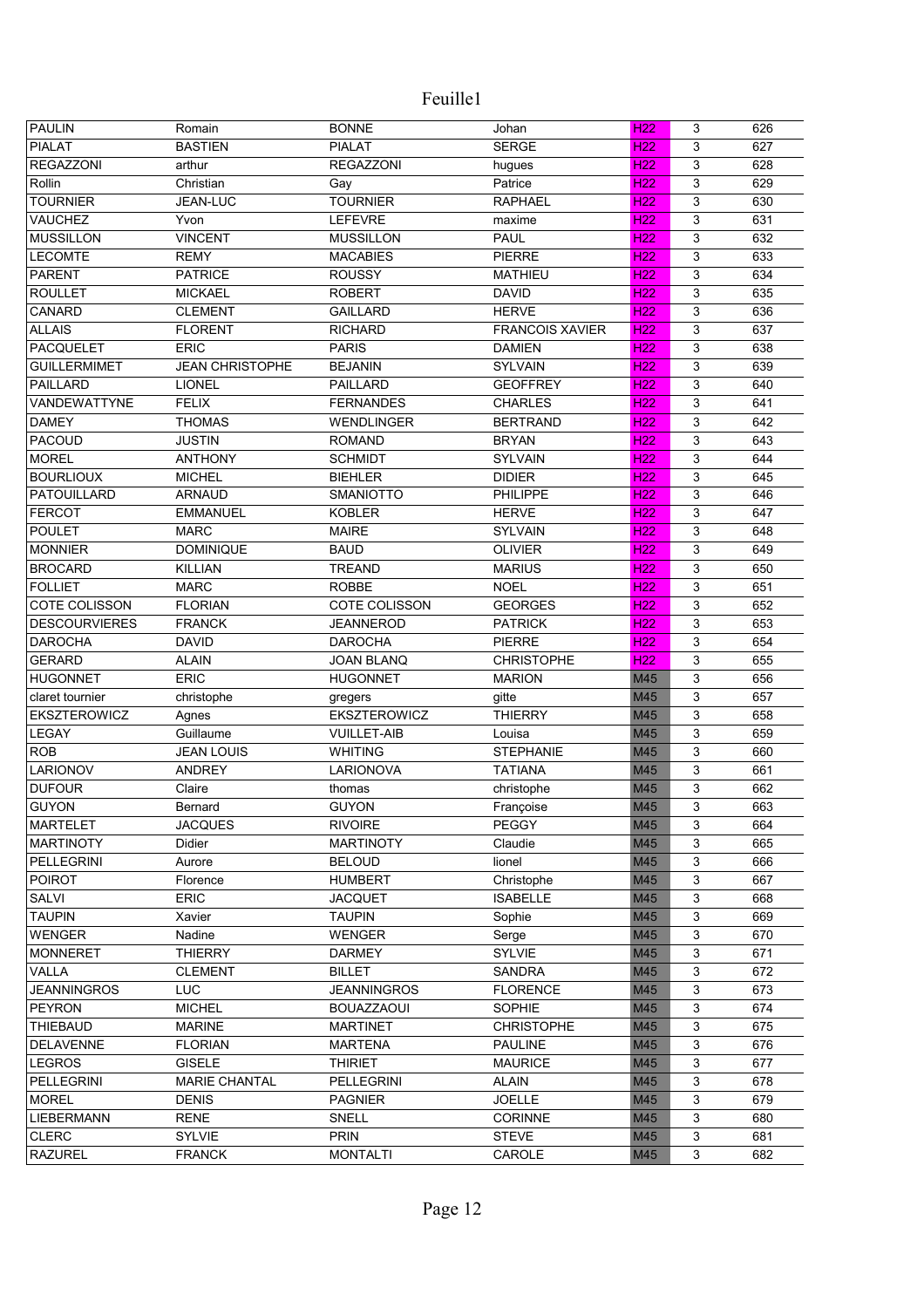| <b>ROBBE</b>         | Vincent            | <b>ROBBE</b>         | Valérie              | M22             | 3 | 683 |
|----------------------|--------------------|----------------------|----------------------|-----------------|---|-----|
| <b>MEYNIER</b>       | Antoine            | <b>BOBILLIER</b>     | Charlotte            | M22             | 3 | 684 |
| <b>ARNOUX</b>        | <b>PASCAL</b>      | <b>GERARD</b>        | Coralie              | M22             | 3 | 685 |
| <b>BAILLY SALINS</b> | <b>OLIVIER</b>     | <b>BAILLY SALINS</b> | CAROLINE             | <b>M22</b>      | 3 | 686 |
| <b>BASTENIER</b>     | <b>VIRGINIE</b>    | <b>GUERIN</b>        | <b>ALEXANDRE</b>     | M22             | 3 | 687 |
| Bergamini            | Stéphane           | Faivre               | Lauriane             | M22             | 3 | 688 |
| <b>BERNAILLE</b>     | Sophie             | <b>THERY</b>         | Jonathan             | <b>M22</b>      | 3 | 689 |
| broquet              | Xavier             | broquet              | Stéphanie            | M22             | 3 | 690 |
| <b>CALUT</b>         | Pierre-Michel      | <b>PERRIN</b>        | Fanny                | M22             | 3 | 691 |
| CHANOUX              | Jérôme             | <b>DIGEAUX</b>       | Christelle           | M22             | 3 | 692 |
| <b>CHARTIER</b>      | <b>ANNE</b>        | <b>CHARTIER</b>      | <b>MAXIME</b>        | M22             | 3 | 693 |
| <b>COGNIEZ</b>       | <b>LAETITIA</b>    | <b>FUMEY</b>         | Florent              | <b>M22</b>      | 3 | 694 |
| Dubrez               | Anne Laure         | Dubrez               | Pascal               | M22             | 3 | 695 |
| Durand               | Sylvie             | Durand               | Jean-Christophe      | M22             | 3 | 696 |
| Fantin               | Muriel             | Westfall             | James                | M22             | 3 | 697 |
| fournier             | pauline            | humbert              | loïc                 | M22             | 3 | 698 |
| <b>GAHERY</b>        | <b>CLARISSE</b>    | CHAUVIN              | <b>ALEXANDRE</b>     | M22             | 3 | 699 |
| <b>GRISSAULT</b>     | Daniel             | <b>GRISSAULT</b>     | Catherine            | M22             | 3 | 700 |
| <b>GUEUGNEAU</b>     | <b>CATHERINE</b>   | <b>DUCUING</b>       | <b>MAX</b>           | M22             | 3 | 701 |
| Josserand            | Clement            | Kacerikova           | Katarina             | M22             | 3 | 702 |
| Jungo                | Antoine            | Vuillemenot          | Claire               | M22             | 3 | 703 |
| Koch-Mathian         | caroline           | <b>GAST</b>          | Nicolas              | M22             | 3 | 704 |
| mathieu              | alain              | mathieu              | sophie               | M22             | 3 | 705 |
| mathieu              | julie              | colin                | sebastien            | M22             | 3 | 706 |
| Milan                | Julie              | Berthon              | Grégoire             | M22             | 3 | 707 |
| monod                | Hervé              | Monod                | laura                | M22             | 3 | 708 |
| <b>PASTOR</b>        | adrien             | <b>PASTOR</b>        | cyriane              | M22             | 3 | 709 |
| Prud'homme           | Charlotte          | Rousset              | <b>Baptiste</b>      | M22             | 3 | 710 |
| <b>PULICE</b>        | Antoine            | <b>DELACROIX</b>     | <b>Brigitte</b>      | M22             | 3 | 711 |
| Rougnon Glasson      | Rose               | Groslambert          | Alain                | M22             | 3 | 712 |
| Ruty                 | Adeline            | <b>SCHWEITZER</b>    | Yannick              | M22             | 3 | 713 |
| <b>SEPREZ</b>        | Damien             | <b>THOMET</b>        | Lauranne             | M22             | 3 | 714 |
| <b>SOUFFLOT</b>      | Benjamin           | <b>HANROT</b>        | Manuela              | M22             | 3 | 715 |
| tissot               | jean yves          | bourgeois            | benedicte            | M22             | 3 | 716 |
| Tournier             | Nicolas            | <b>ROLAND</b>        | <b>ANGELINE</b>      | M22             | 3 | 717 |
| <b>TURLAN</b>        | Dominique          | <b>TURLAN</b>        | Gerard               | M22             | 3 | 718 |
| <b>VUITTON</b>       | Catherine          | <b>VUITTON</b>       | Jean-Pierre          | M22             | 3 | 719 |
| <b>YON</b>           | Alain              | <b>BOUTET</b>        | Nathalie             | M22             | 3 | 720 |
| <b>MONNIER</b>       | LAURENCE           | <b>WILLOT</b>        | JEAN                 | M <sub>22</sub> | 3 | 721 |
| <b>GUYON GELLIN</b>  | <b>CELINE</b>      | <b>GUYON GELLIN</b>  | <b>JEROME</b>        | M22             | 3 | 722 |
| <b>TERRIER</b>       | <b>CHARLOTTE</b>   | <b>FOURNIER</b>      | <b>JEAN BAPTISTE</b> | M22             | 3 | 723 |
| <b>PIGNIER</b>       | <b>MANON</b>       | <b>PIGNIER</b>       | <b>JEROME</b>        | M22             | 3 | 724 |
| MOREL JEAN           | <b>CLAUDE</b>      | MOREL JEAN           | <b>AGATHE</b>        | M22             | 3 | 725 |
| <b>CHABAUD</b>       | <b>LUDOVIC</b>     | <b>ROYER</b>         | <b>OPHELIE</b>       | M22             | 3 | 726 |
| <b>GRENIER BOLEY</b> | <b>NADIA</b>       | <b>GRENIER BOLEY</b> | <b>THIERRY</b>       | M22             | 3 | 727 |
| <b>MEYER</b>         | <b>ERIC</b>        | MEYER                | <b>ISABELLE</b>      | M22             | 3 | 728 |
| <b>JACOULET</b>      | PASCALE            | <b>JACOULET</b>      | <b>PATRICK</b>       | M22             | 3 | 729 |
| LUCAS                | <b>AGNES</b>       | <b>GUINEL</b>        | <b>FRANCOIS</b>      | M22             | 3 | 730 |
| <b>MARTINS</b>       | <b>JEAN PIERRE</b> | <b>BERNARD</b>       | <b>ISABELLE</b>      | M22             | 3 | 731 |
| <b>POUSSIN</b>       | <b>ERIC</b>        | <b>POUSSIN</b>       | <b>ELISABETH</b>     | M22             | 3 | 732 |
| <b>MARCHAND</b>      | <b>BRIGITTE</b>    | <b>MARCHAND</b>      | <b>ETIENNE</b>       | M22             | 3 | 733 |
| ANDRE                | <b>CLAUDE</b>      | ANDRE                | <b>ANOUCK</b>        | M22             | 3 | 734 |
| LORIN                | <b>PHILIPPE</b>    | <b>LORIN</b>         | <b>FABIENNE</b>      | M <sub>22</sub> | 3 | 735 |
| QUERRY               | <b>EVELYNE</b>     | <b>THIEBAUT</b>      | <b>DENIS</b>         | M <sub>22</sub> | 3 | 736 |
| <b>DREZET</b>        | <b>VIRGINIE</b>    | <b>MAHOWLIC</b>      | <b>DAVID</b>         | M <sub>22</sub> | 3 | 737 |
| <b>BOUILLOUX</b>     | <b>CYRIL</b>       | <b>MILLOT</b>        | <b>MURIELLE</b>      | M22             | 3 | 738 |
| <b>ROTA</b>          | <b>GILBERT</b>     | <b>ROTA</b>          | <b>MORGANE</b>       | M22             | 3 | 739 |
|                      |                    |                      |                      |                 |   |     |